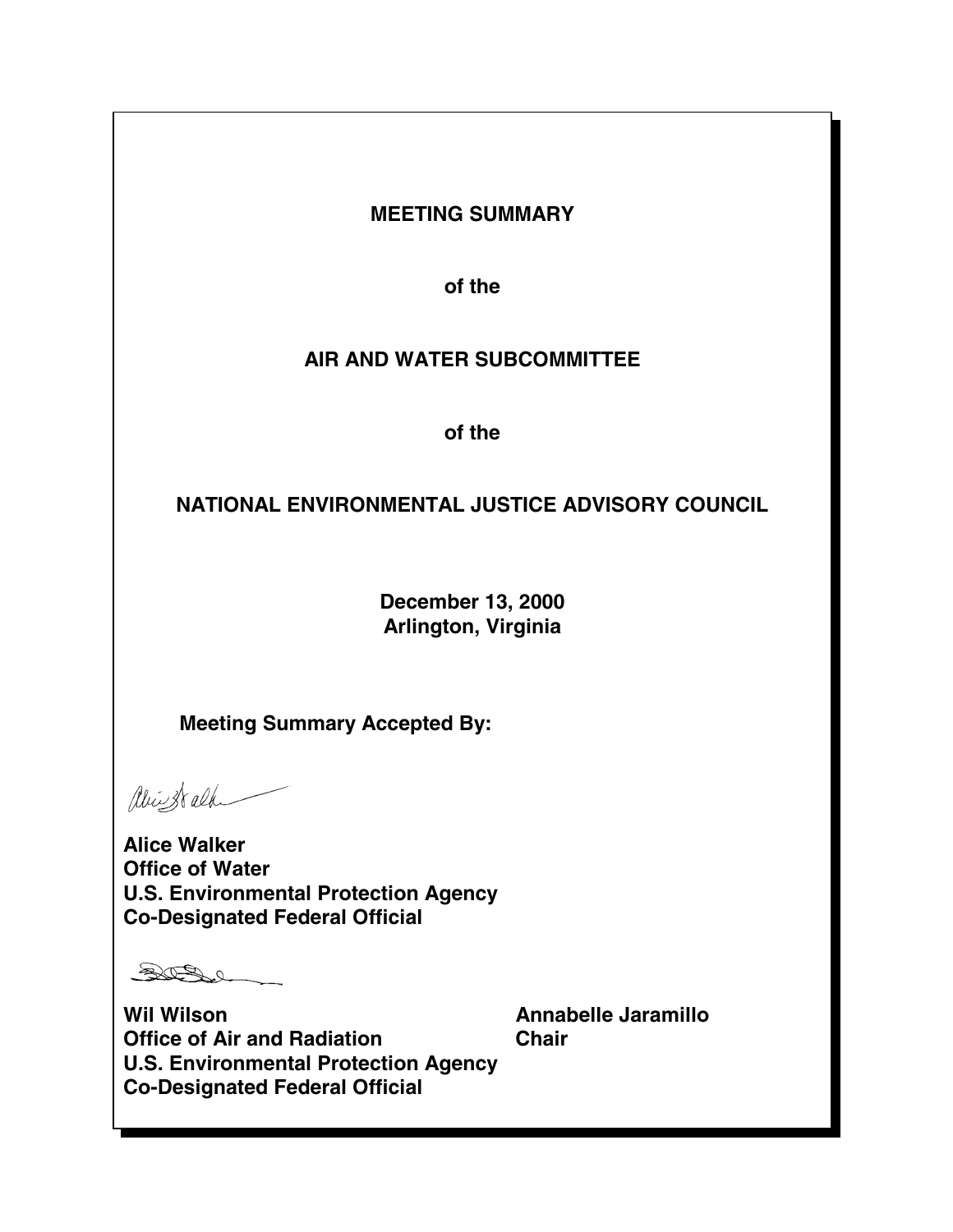#### *CHAPTER THREE SUMMARY OF THE AIR AND WATER SUBCOMMITTEE*

#### **1.0 INTRODUCTION Exhibit 3-1**

The Air and Water Subcommittee of the National Environmental Justice Advisory Council (NEJAC) conducted a one-day meeting on Wednesday, December 13, 2000, during a four-day meeting of the NEJAC in Arlington, Virginia. Ms. Annabelle Jaramillo, Citizens' Representative, Oregon Office of the Governor and former vice chair of the subcommittee, assumed the role of chair. Ms. Alice Walker, Office of Water (OW), U.S. Environmental Protection Agency (EPA) and Dr. Wil Wilson, Office of Air and Radiation (OAR), EPA, continue to serve jointly as the Designated Federal Officials (DFO) for the subcommittee. Exhibit 3-1 presents a list of the members who attended the meeting and identifies the member who was unable to attend.

This chapter, which provides a summary of the deliberations of the Air and Water Subcommittee, is organized in six sections, including this *Introduction*. Section 2.0, *Remarks*, summarizes the opening remarks of the new and former chairs of the subcommittee. Section 3.0, *Presentations and Reports* presents an overview of each presentation and report delivered during the subcommittee meeting, as well as a summary of the questions asked and comments offered by members of the subcommittee. Section 4.0, *Activities of the Subcommittee*, summarizes the discussions of the activities of the subcommittee, such as the progress of the four work groups of the subcommittee. Section 5.0, *Summary of Dialogue on Environmental Justice*, features discussions that occurred during the open dialogue period of the subcommittee meeting, including comments offered by representatives of OAR and OW about the future of environmental justice at EPA under the upcoming Administration of President-elect George W. Bush. Section 6.0, *Significant Action Items*, summarizes the action items adopted by the subcommittee.

### **2.0 REMARKS**

Ms. Jaramillo opened the subcommittee meeting by welcoming the members present and Ms. Walker and Dr. Wilson to the fourth meeting of the Air and Water Subcommittee. Ms. Jaramillo then asked the members of the subcommittee, presenters, and members of the audience to introduce themselves.

#### **AIR AND WATER SUBCOMMITTEE**

**Members Who Attended the Meeting December 13, 2000** 

Ms. Annabelle Jaramillo, **Chair** Ms. Alice Walker, **co-DFO** Dr. Wil Wilson, **co-DFO** 

> Dr. Bunyan Bryant Ms. Daisy Carter Ms. Clydia Cuykendall Ms. Eileen Gauna Dr. Michel Gelobter Dr. Daniel Greenbaum Ms. Rosa Hilda Ramos Mr. Leonard Robinson Mr. Damon Whitehead Ms. Marianne Yamaguchi

**Member Who Was Unable To Attend** 

Dr. Elaine Barron

Ms. Jaramillo distributed updated contact information for the members of the subcommittee. She then introduced Ms. Eileen Gauna, Professor of Law, Southwestern University School of Law, who was attending her first meeting as a new member of the subcommittee. Ms. Clydia Cuykendall, JC Penney, noted that the list of points of contact should indicate that this was to be her last meeting as a member of the subcommittee.

Dr. Michel Gelobter, Graduate Department of Public Administration, Rutgers University, and former chair of the subcommittee, explained that he had decided to relinquish his role as chair after the May 2000 meeting of the NEJAC because he felt overburdened by his personal and professional responsibilities. He thanked Ms. Jaramillo for taking over the chair.

Mr. Robert Brenner, Acting Deputy Assistant Administrator, OAR, complimented Dr. Gelobter for his efforts and accomplishments during the two years he served as chair. Mr. Brenner stated that many activities carried out by the subcommittee would be important to EPA in the upcoming years,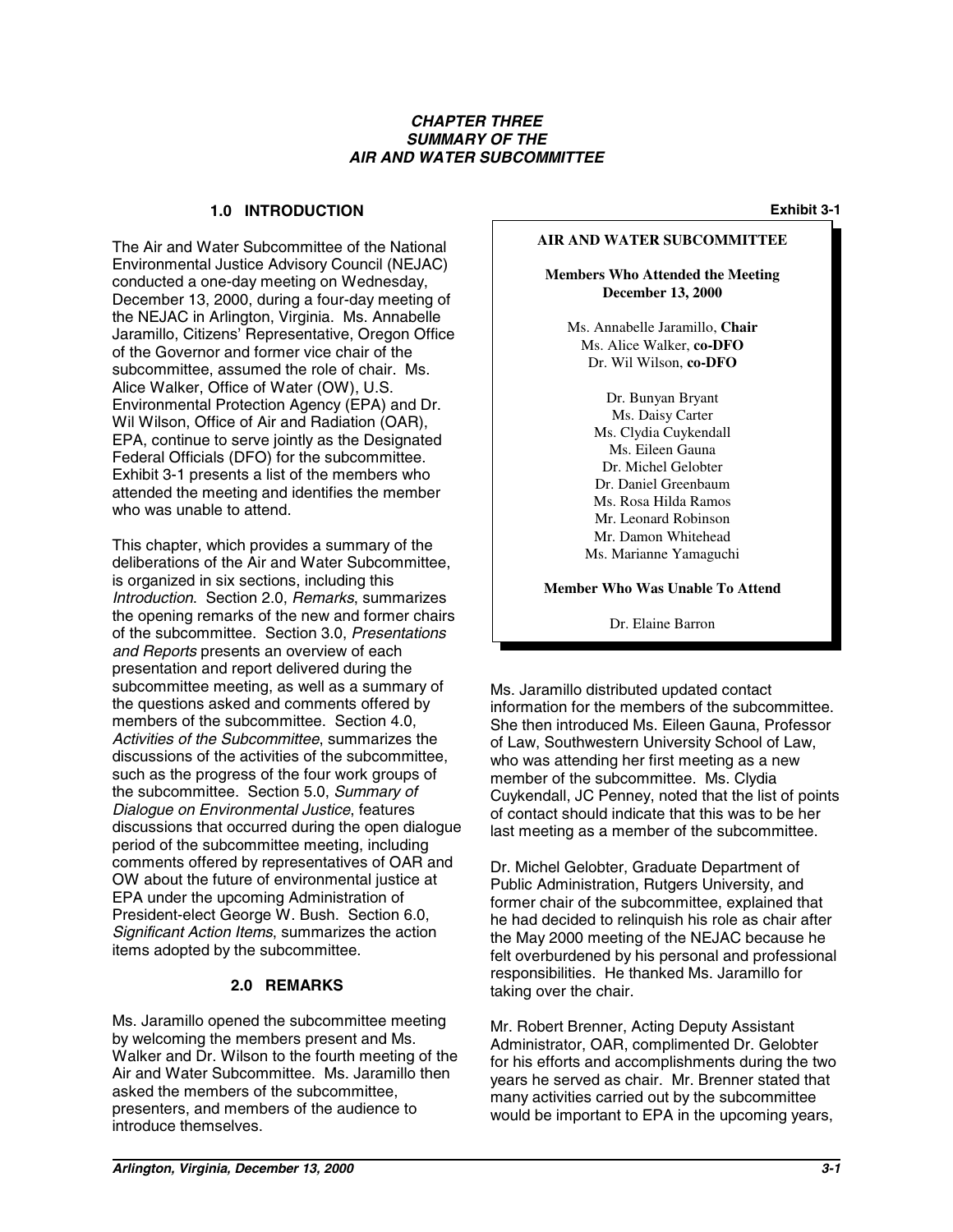including its work on issues related to the concentration and combination of toxic pollutants in communities and outreach to communities. Ms. Dana Minerva, Deputy Assistant Administrator, OW, also expressed her appreciation to the members of the subcommittee for their efforts. She added that, as a political appointee, she was attending her last meeting of the NEJAC in her current capacity. She urged the subcommittee to continue working to ensure that certain communities are not affected disproportionately by pollution, regardless of the political atmosphere.

Dr. Gelobter remarked that it would be useful for the subcommittee to hear the views of Mr. Brenner and Ms. Minerva about policies that EPA could be expected to pursue during the six weeks before the presidential inauguration that may help in the struggle for environmental justice. He suggested as well that they share their views on the future of environmental justice at EPA under the Bush Administration. Ms. Jaramillo agreed with Dr. Gelobter that the subcommittee would benefit from hearing the views of Mr. Brenner and Ms. Minerva input during the open dialogue portion of the subcommittee meeting.

Ms. Jaramillo concluded the opening remarks by reviewing the agenda and inviting members of the audience to ask questions during the open dialogue period.

## **3.0 PRESENTATIONS AND REPORTS**

This section summarizes presentations made and reports submitted to the Air and Water Subcommittee about EPA OAR's asthma initiative and its Guidance for Reducing Toxic Loadings.

### **3.1 U.S. Environmental Protection Agency Office of Air and Radiation's Asthma Initiative**

Mr. David Rowson, Director, Center for Healthy Buildings, Office of Radiation and Indoor Air, OAR, provided information about the agency's asthma initiative. He described (1) current EPA research on the asthma epidemic and its effect on communities grappling with issues related to environmental justice, (2) challenges in addressing asthma in such communities, and (3) EPA programs related to asthma outreach and prevention.

Mr. Rowson noted that, while there also are ambient air issues related to asthma, his presentation would focus on the effect of indoor air on those who suffer from asthma. Explaining that

asthma is a chronic inflammation of the airways that can lead to numerous health problems, he reported that current statistics show that more than 17 million people in the United States have been diagnosed with asthma. Mr. Rowson commented that, despite those numbers, the medical diagnosis of "chronic inflammation" and the statistics associated with the asthma epidemic are in flux. He then stated that, although asthma occurs in all populations at similar rates, (1) African Americans and Hispanic Americans are six times more likely than Caucasians to die of complication of asthma; (2) rates of emergency room visits are four times higher among African Americans than among Caucasians; and (3) African American children who live in urban communities in which the highest levels of ozone are found exhibit the highest rate of emergency room visits for asthma.

Mr. Rowson listed several challenges associated with the effort to address asthma. Lack of access to health care, misdiagnosis, and lack of awareness about the symptoms of asthma often cause underestimation of the actual number of cases of asthma, he said. Further, he added, many people who have asthma are following a comprehensive asthma management plan. These plans may not provide adequate health care due to certain barriers. Such barriers include time, money, and access, he explained, adding that managed care organizations – including Medicaid and Medicare – may not offer asthma case management. Mr. Rowson noted that another challenge associated with the effort to reduce asthma rates is competing priorities. Individuals may not have the time or money to deal with the symptoms of asthma, he said. Mr. Rowson then reported that, in some Hispanic populations, being diagnosed with asthma often is regarded as a sign of weakness. When priorities for infrastructure resources are examined, other issues that may compete with asthma include the need to eradicate gun violence and the effort to reduce rates of teenage pregnancy.

Ms. Gauna remarked that it appears that there are two principal parts to EPA's asthma initiative: (1) awareness and education and (2) the effort to address indoor air quality. She asked Mr. Rowson whether EPA has developed strategies to actually improve indoor air quality. She also asked for a discussion of the agency's efforts to improve the quality of ambient outdoor air.

Mr. Rowson referred inquiries about EPA's outdoor air efforts to others in OAR who work in the area of ambient air quality. On the subject of indoor air, he stated that most of the \$5 million program was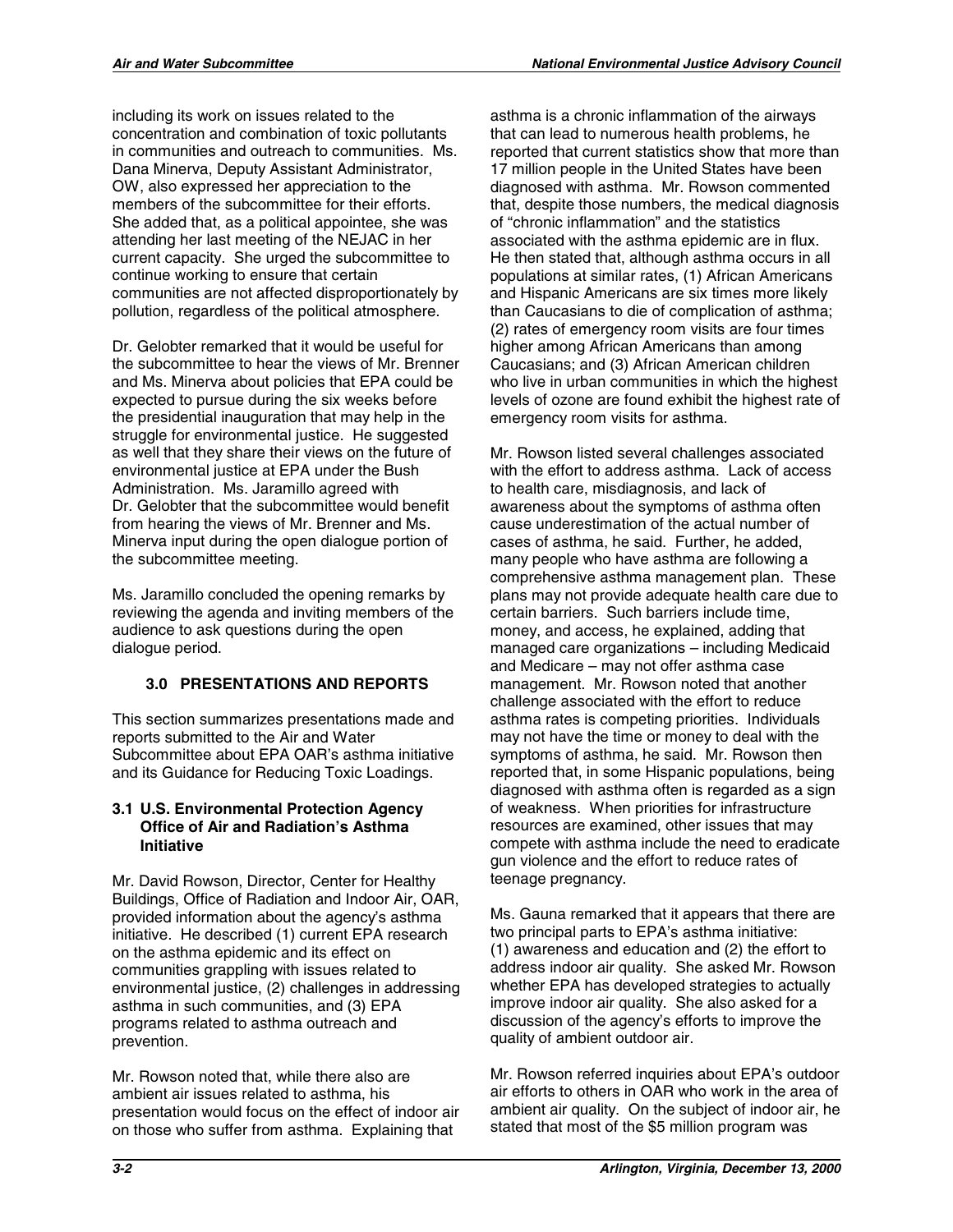focused on efforts in homes and schools because that is where children most likely will be affected. In homes, EPA primarily is educating individuals and families about managing the home environment to reduce indoor conditions that can trigger an attack, he explained. Lessons include a proper medical regime, what to do in emergency situations, and how to avoid things that will trigger an attack. For schools, EPA is working with the American Lung Association and other partners to improve general air quality in classrooms, explained Mr. Rowson. He added that, at the Federal level, voluntary programs to improve indoor air quality also are under development. Exhibit 3-2 describes EPA Indoor Environments Asthma Program. He observed that EPA was supporting efforts by states to adopt requirements for the improvement of indoor air quality.

Ms. Gauna asked whether there are specific strategies to reduce the occurrence of asthma triggers in schools, specifically through mitigation and intervention. Mr. Rowson responded that good ventilation and source reduction strategies are encouraged because such approaches reduce the proliferation of molds and remove irritants.

Ms. Daisy Carter, Director, Project AWAKE, asked whether asthma is caused by industrial emissions or is hereditary. She also requested a list of Federal and state agencies and non-government organizations that have conducted or are conducting research and outreach related to asthma. Mr. Rowson acknowledged that there are several theories about the cause of asthma, which range from obesity to growing up in an environment that is "too clean," thereby limiting the development of the immune system to environmental irritants, tobacco smoke, and exposure to dust mites. He admitted that there is more understanding of the triggers of asthma than its causes. Mr. Rowson agreed to provide the list of agencies and organizations to the subcommittee, adding that new organizations are being formed constantly, especially at the state and local level.

Dr. Daniel Greenbaum, Health Effects Institute, commented that his organization had conducted significant research on asthma. He reported that many outdoor pollutants exacerbate the effects of asthma. As a follow-up to Ms. Gauna's question about work in schools, Mr. Greenbaum reported that studies that track populations in school systems located both near and distant from trucks and diesel traffic have shown conclusively that the incidence of asthma attacks is higher among those nearer to emissions sources. Mr. Greenbaum

added that, throughout much of the United States, schools were the last to see the installation of air conditioning systems, which stop the inflow of outdoor air.

Dr. Gelobter asked about examples of interagency activity related to address asthma triggers, especially any activity having an environmental justice aspect. Mr. Rowson responded that EPA is working with other agencies, including the U.S. Department of Health and Human Services, the Centers for Disease Control and Prevention, and the National Asthma Education Project (NAEP). He explained that NAEP is an entity under which many Federal agencies work together to address issues related to asthma. He added that inherent in all those efforts is an environmental justice theme because the agencies recognize that members of environmental justice communities suffer from asthma at a rate disproportionate to their number in the overall population. However, he acknowledged that NAEP has not established an environmental justice coordinating committee.

## **3.2 Guidance for Reducing Toxic Loadings**

Ms. Jeneva Craig, Office of Policy Analysis and Review, OAR, provided an update on the Agency's proposed guidance for reducing the levels of toxics in a community. She noted that comments on the guidance that were provided by the NEJAC and various stakeholders identified three primary concerns:

- • Incentives are necessary to encourage communities to develop toxic reduction plans voluntary.
- • EPA must provide more direction for developing a toxic emissions inventory and setting a baseline for tracking progress.
- Provisions of the quidance must be tested through pilot studies.

Ms. Craig noted that the goal of the Guidance for Reducing Toxic Loadings is to encourage establishment of goals for reductions at the beginning of the planning process. She acknowledge that OAR's efforts were in an early stage. She reported that, at the next meeting of the NEJAC, her office planned to work with OW to discuss particulate matter being transferred from air to water, monitoring requirements, and ideas for educational activities.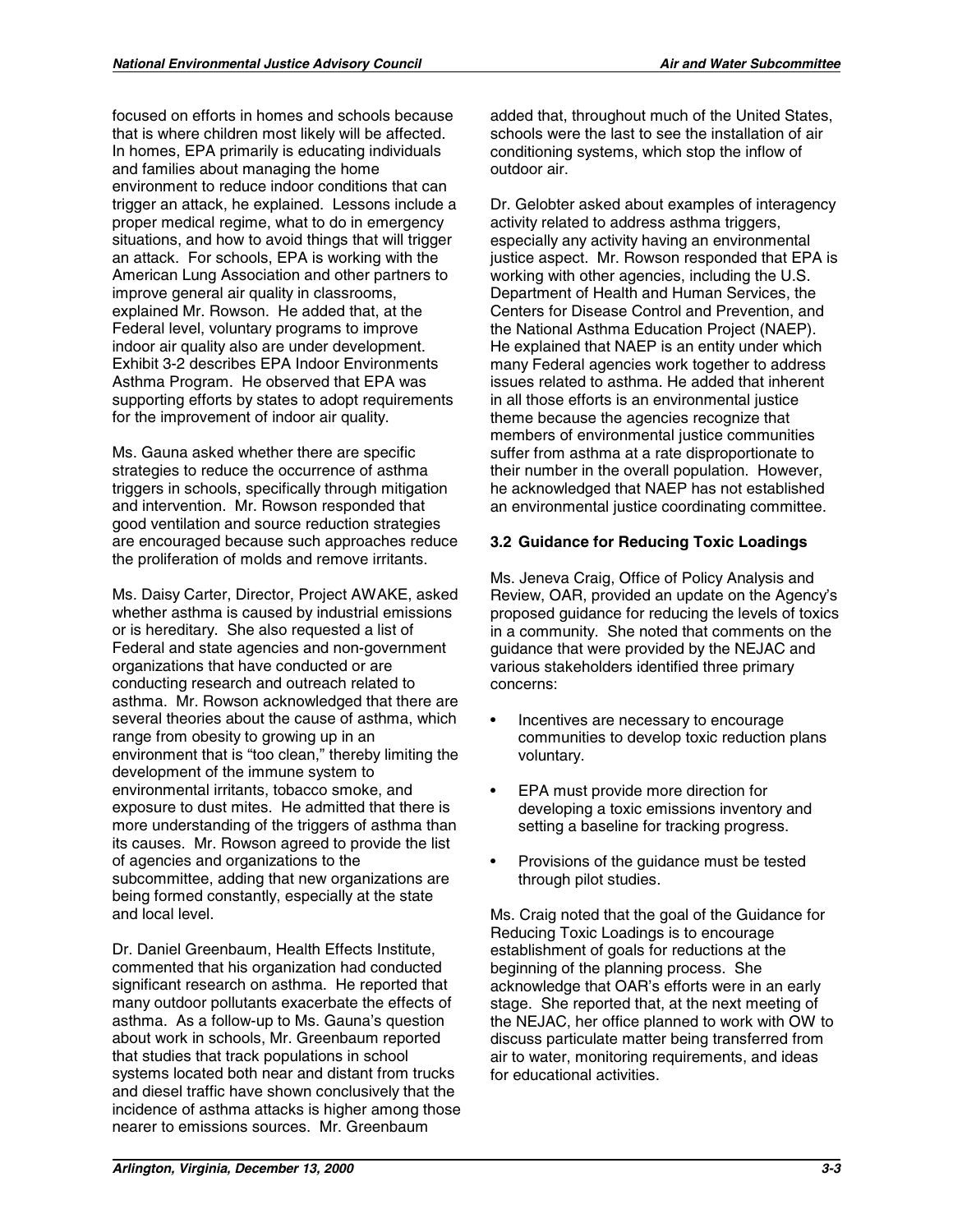#### **EPA INDOOR ENVIRONMENTS ASTHMA PROGRAM**

The U.S. Environmental Protection Agency's (EPA) Indoor Environments Asthma Program features a National Awareness and Education Campaign that involves a national advertising campaign to increase awareness about asthma and how to manage its symptoms effectively. The initiative seeks to identify and replicate the most effective asthma programs that already are in place. Under the program, EPA is directing resources to programs that exhibit a positive track record related to the prevention and management of asthma. The program incorporates partnerships with national, state, and community-based efforts associated with environmental justice populations. Because one activity may not be suitable for all populations, EPA is establishing partnerships with entities that can reach target audiences.

The national advertising campaign involves a multimedia approach and a partnership with the Ad Council. Advertisements are being pilot-tested in urban Hispanic and African American communities in New York, New York; Chicago, Illinois; Miami, Florida; San Antonio, Texas; and New Haven, Connecticut. The posters and public service announcements, which are available in both Spanish and English, encourage people to actively manage their asthma on a daily basis. Members of affected communities were asked to comment on the design of the ads, and a number of their suggestions were incorporated. Information hotlines also have been established in the pilot cities.

Other partnerships supported by EPA that target asthma in environmental justice communities include:

- San Francisco, California, Department of Health emergency room education and follow-up program: The program strives to match asthma patients with a respiratory care therapist who will advise them how to manage their asthma daily and follow up on their cases three to six months later to track the patents' progress. The program is being developed in partnership with the American Respiratory Care Foundation and includes a significant evaluation component for measuring the success of the program.
- The Children's Hospital, Philadelphia, Pennsylvania, in-home asthma education and management program: Developed in conjunction with the Bureau of Primary Health Care, an arm of Philadelphia's Health and Human Services, the program provides medical services to the underserved and uninsured; educates patients in the management of asthma; works with patients to provide services, rather than dispensing medication; and focuses on establishing durable daily practices and limiting exposure to indoor triggers.

Programs aimed at reducing school-related asthma include:

- National Organization of Black County Officials pilot study in communities in Mississippi, Alabama, and Louisiana: The goal of the program is to build awareness of issues related to asthma in communities and to encourage schools to adopt better indoor air practices.
- Open Airways Program developed by the American Lung Association: The program is designed to reach out to and work with minority communities to improve air quality in schools.

Examples of awareness and education programs being implemented through the Hispanic media include:

- Hispanic Radio Network, Inc.: The network, an educational radio program, broadcasts advertisements about asthma and presents novellas or short stories about people in real-life situations who must deal with asthma. The Hispanic Radio Network also sponsored an information hotline on asthma.
- The National Council of LaRaza (LaRaza) program: In conjunction with EPA, LaRaza is working with educators to provide health-care advice to Hispanic children and their parents. The effort is unique in that instructional materials were developed in Spanish, rather than translated from English.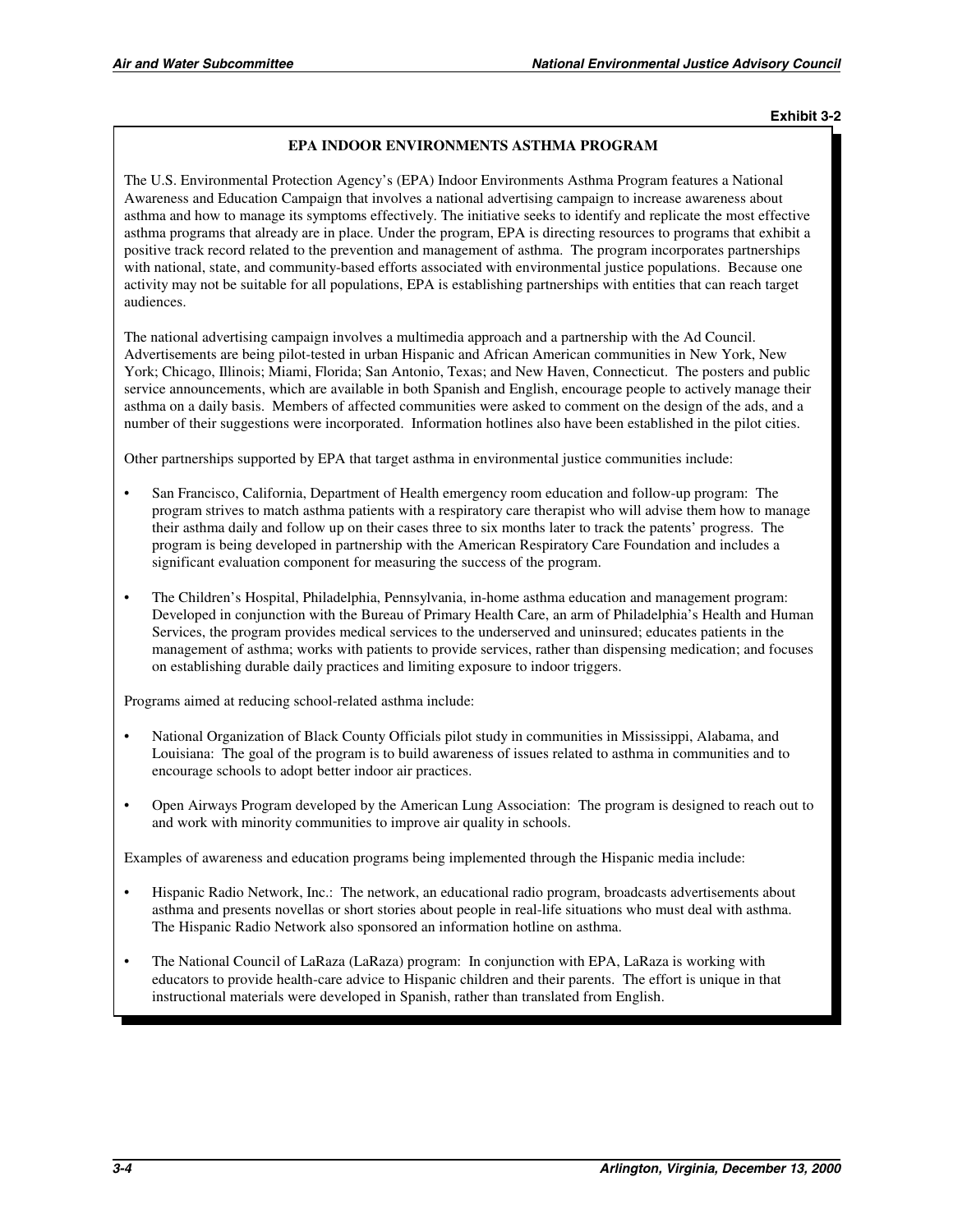Ms. Craig commented that she had hoped to have more revisions ready to submit to the subcommittee for review, but, unfortunately, the revisions were not ready in time to be submitted during the meeting. She assured the members that, over the coming year, she would work to establish pilot programs to evaluate the guidance. She stated that grants from EPA and other sources would be used to support such efforts.

Ms. Craig also reported that, as part of a pilot study, EPA was working with an air advisory committee that had been established by Michael R. White, Mayor of Cleveland, Ohio. The project would examine both indoor and outdoor sources of air pollution, she explained.

Ms. Gauna asked whether EPA had received any comments on the relationship between the proposed guidance for reducing toxic loadings and EPA's guidance on addressing complaints filed under Title VI of the Civil Rights Act of 1964. She also commented that it was not clear when the guidance was to be announced in the Federal Register. Ms. Craig responded that, as yet, there had been no discussion of the announcement of the proposed guidance in the Federal Register. Continuing, she stated that the current focus was on the conduct and evaluate of the pilot studies. In terms of the relationship between the two guidance policies, Ms. Craig acknowledged that both guidances discuss area-specific agreements.

Mr. Damon Whitehead, Earth Conservation Corps, asked how the toxics reduction program considers Title VI violations. He requested clarification on the role of the program in the analysis related to Title VI. Stating that comparing the two programs resembles comparing apples and oranges, Mr. Whitehead said that Title VI pertains to permitting, while the toxics reduction program establishes incentives for reducing pollution. Mr. Brenner acknowledged that, although compilation of the guidance was conducted independently of preparation of the Title VI guidance, the question had been raised during the development of the Title VI guidance whether mitigation efforts should be considered in deciding if basic rights have been violated. Mr. Whitehead countered that either a person's rights have been violated or they have not; it is a clear-cut issue, he declared. Mr. Whitehead then stated that mitigation should be in a part of the remedy; the issue is not whether the violation occurred. Mr. Brenner stated that such issues were being discussed.

Ms. Rosa Hilda Ramos, Community Leader, Community of Cataño Against Pollution, asked whether it would be possible to establish a pilot study in Puerto Rico. Ms. Craig responded that, after the pilot study in Cleveland has been completed, additional pilot studies were to be initiated as more resources become available. She said that the Agency would keep Puerto Rico in mind as a candidate for a subsequent pilot study.

## **4.0 ACTIVITIES OF THE SUBCOMMITTEE**

This section discusses the activities of the subcommittee, which included discussion of the progress of the four work groups of the subcommittee, the establishment of priorities among the action items identified during the October 2000 meeting of the subcommittee held to discuss power plants in Puerto Rico, and development of the mission statement of the subcommittee.

## **4.1 Work Groups of the Subcommittee**

Members of the Air and Water Subcommittee met with their respective subcommittee work groups – specifically, the work groups on Cumulative Permitting, Fish Consumption, Public Utilities, and Urban Air Toxics. A representative of each work group then presented to the other members of the subcommittee a status report on the progress of that work group.

### **4.1.1 Work Group on Cumulative Permitting**

The Work Group on Cumulative Permitting, chaired by Ms. Cuykendall, discussed four primary issues: (1) the draft guidance for reducing toxic loadings prepared by OAR; (2) the revised Title VI guidance prepared by EPA's Office of Civil Rights; (3) the public participation requirements under the Tier 2 Clean Fuels Initiative; and (4) White Paper No. 3, a draft guidance on designing flexible air permits prepared by OAR. Exhibit 3-3 defines the Tier 2 initiative. The work group also noted that it is awaiting EPA's issuance in the near future of guidance on public participation.

Ms. Cuykendall stated that the Work Group on Culmulative Permitting could be retained, except that she suggested it might be appropriate to revise its scope. Ms. Cuykendall commented that it might be appropriate to dissolve the work group, stating that another work group may be able to assume the responsibilities of the current work group. She reminded the subcommittee that the work group had been convened to address issues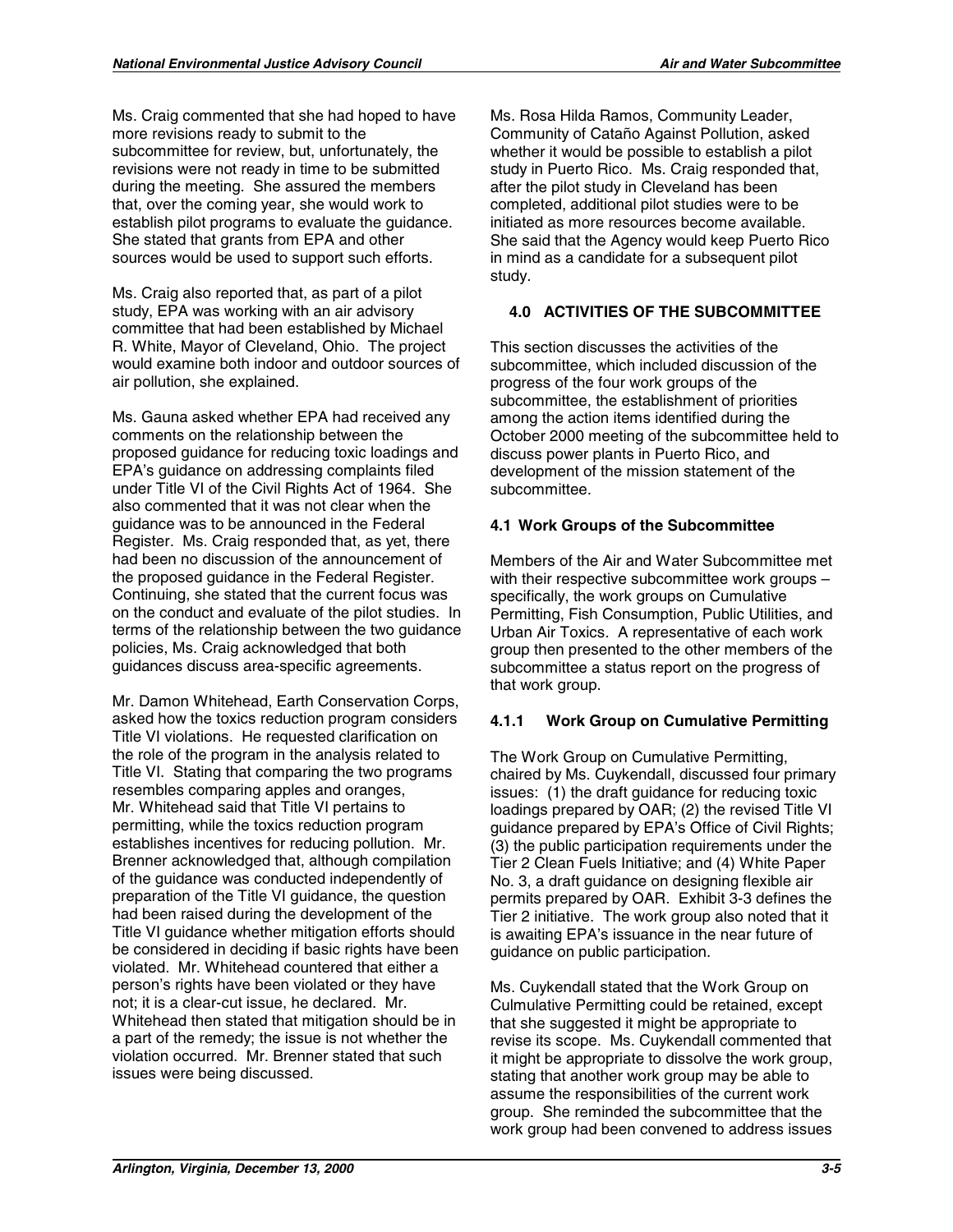related to cumulative permitting. She identified two issues that should be considered by the work group:

- Federal requirements for issuing permits for building schools, which had been discussed during the public comment period held on the previous evening.
- The framework for assessing the environmental justice issues presented on the previous day by Mr. Barry Hill, Director, EPA Office of Environmental Justice. Ms. Cuykendall emphasized that those individuals who had expressed frustration and annoyance because the NEJAC had not had the opportunity to review the proposed national policy guidance on environmental justice were concerned about the process by which the policy is being developed, rather than the substance of the document. She stressed that it was important that the work group focus on substance.

Ms. Gauna, the only other subcommittee member serving on the work group, stated that she was shocked that issues related to air permitting do not have a higher profile among the members of the subcommittee. She stressed that, overwhelmingly, environmental justice issues are permitting issues. She stated that it was crucial to move "such issues higher on the agenda," given the amount of interest in it. Ms. Guana said that she would be pleased to join the Work Group on Public Utilities if the Work Group on Cumulative Permitting were dissolved. She added, however, that she was concerned that several significant permitting issues, such as the Tier 2 Clean Fuels Initiative, may not be appropriate subjects for a group that is focused on public utilities to consider. She urged that the subcommittee consider dealing with permitting in a broader context than that of public utilities. Ms. Gauna strongly recommended that the work group be retained because EPA was to undertake several significant initiatives during in the upcoming year.

Ms. Gauna encouraged the expansion of the subcommittee to include representatives of other stakeholder groups. With Ms. Cuykendall leaving the subcommittee, Ms. Gauna pointed out, she herself would become the only remaining member of the subcommittee serving on the work group. Ms. Ramos urged that representatives of affected communities be invited to participate in the work group. Ms. Gauna stated that the work group would continue to identify issues and comment on EPA's approaches to permitting.

#### **Exhibit 3-3**

#### **TIER 2 CLEAN FUELS INITIATIVE**

In December 1999, the U.S. Environmental Protection Agency (EPA) announced new general emission standards (Tier 2 standards) for passenger cars, light trucks, and larger passenger vehicles. The program focuses on reducing the emissions most responsible for the ozone and the effect of particulate matter from those vehicles. The program also will, apply for the first time the same Federal standards to all passenger cars, light trucks, and medium-duty passenger vehicles.

In addition, the Tier 2 Clean Fuels Initiative will reduce average levels of gasoline sulfur emissions nationwide. Refiners will install advanced refining equipment to remove sulfur during the production of gasoline. Importers of gasoline will be required to import and market only gasoline that meets the sulfur limits.

Ms. Gauna then summarized the work group's discussions about the Tier 2 Clean Fuels Initiative, on which Mr. William Harnett, Acting Director, Office of Air Quality Planning and Standards, EPA Region 4, had presented a status report for the subcommittee. She stated that the requirements may pose an unfair or disproportionate impact on environmental justice communities. According to Ms. Gauna, Mr. Harnett had announced that an information disclosure process was to be established that will provide to agencies information on where there will be access on a county-by-county basis. In terms of baseline information, she continued, EPA will examine information from counties about local emissions from mobile sources. An evaluation of how emissions may change in light of the Tier 2 Clean Fuels Initiative then can be performed, she said. Ms. Gauna noted that Mr. Harnett had stated that educational programs would be developed to inform communities about the permitting process.

There had been little discussion of Title VI because the NEJAC as a whole, had commented on the guidance, Ms. Gauna reported. The U.S. Department of Justice (DOJ) had taken the position that it cannot involve itself in Title VI complaints until EPA makes a finding of disparate impact in response to an administrative complaint. Ms. Gauna stated that the alternative to involvement on the part of DOJ is private litigation. She reported that the Title VI guidance likely would not be reissued until summer 2001.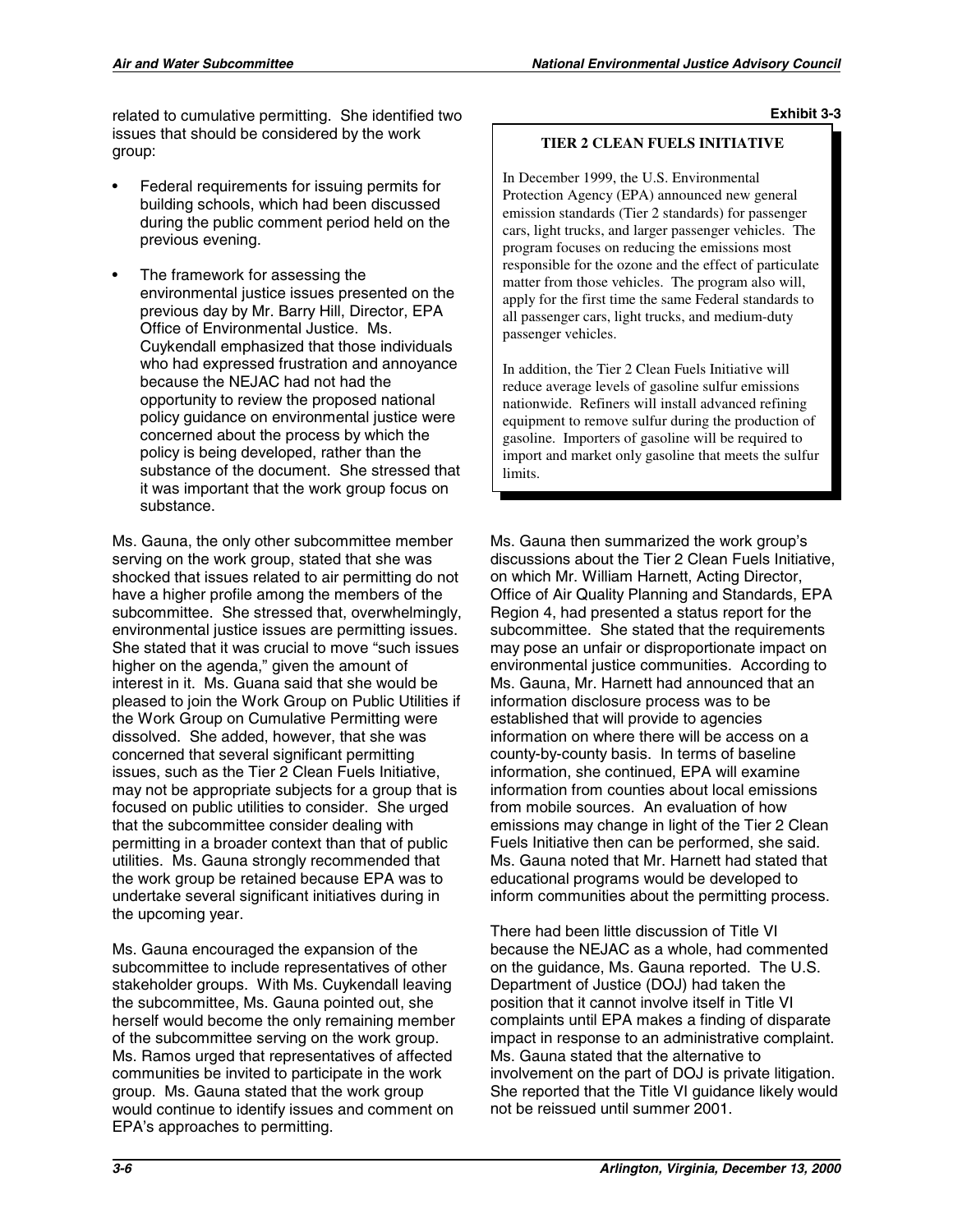Ms. Gauna then discussed White Paper No. 3, a draft guidance on allowing flexibility in permitting under the Title V Operating Permits Program that was prepared by EPA OAR. Exhibit 3-4 describes the draft guidance. Ms. Gauna emphasized that the guidance is a significant initiative of the agency that requires the immediate attention of the subcommittee. She stated that the guidance should be evaluated within the context of a pilot project. There is some concern, she added, that advance approvals of flexible permits will be issued before new data on health effects become available that may contradict the data on which permit conditions were based.

## **4.1.2 Work Group on Fish Consumption**

The subcommittee's Work Group on Fish Consumption, chaired by Mr. Leonard Robinson, TAMCO, had discussed two primary tasks for the upcoming year: a review of EPA OW's National Report on State Consistency, which addresses issues related to fish consumption, and efforts to provide significant influence in the planning of the next NEJAC meeting, scheduled for December 3 through 6, 2001 in Seattle, Washington, which will focus on risk communication and management in environmental justice communities. The work group plans to incorporate the views of the public into the planning process for that meeting, reported Mr. Robinson.

Mr. Robinson conducted a discussion of the activities of the work group that included a conference call with individuals who had been unable to attend the meeting. Other members of the Air and Water Subcommittee who were present during the discussion were Ms. Marianne Yamaguchi, Director, Santa Monica Bay Restoration Project; Ms. Carter; and Ms. Jaramillo. Ms. Minerva, Ms. Walker, and Mr. Moses Squeochs, Confederate Tribes and Bands of the Yakama Nation and a member of the Indigenous Peoples subcommittee, also attended the session.

Mr. Robinson then reported that the work group had reviewed the preliminary agenda for the December 2001 meeting of the NEJAC in Seattle and identified 10 items to be incorporated into the final agenda:

- Models of successful risk communication efforts provided by various stakeholders.
- Consistency and adequacy of risk assessment in fish consumption studies (the limiting factor usually is resources, rather than policy).

**Exhibit 3-4** 

#### **WHITE PAPER NO. 3: DRAFT GUIDANCE ON DESIGNING FLEXIBLE AIR PERMITS**

On August 7, 2000, the U.S. Environmental Protection Agency (EPA) Office of Air and Radiation (OAR) issued a draft guidance on designing flexible permits for certain sources of air pollution. The guidance provides to state and local permitting authorities information about how to design flexible permits for sources regulated under the Title V Operating Permits Program. According to EPA, flexible permits are intended for sources that make frequent and quick operational changes, generally to meet changes in market demand. Examples include the pharmaceutical and computer industries.

While the draft guidance is not mandatory, it encourages state and local permitting authorities to use flexible permits when so allowed under regulations and as resources and needs dictate. The guidance does not exempt sources from fully complying with the requirements of Title V of the Clean Air Act.

A copy of the draft guidance is available at <*http://www.epa.gov/ttn/oarpg/*>.

- • Case studies, including Columbia River, Wilamette River Keeper, Great Lakes National Program Office, Chesapeake Bay, Gulf Program, St. Lawrence Basin, an Alaska study, and a local Seattle study.
- Demonstration of applicable technologies, including the use of geographic information systems to map areas for which fish advisories had been issued.
- Grant opportunities for research on fish consumption in environmental justice communities; grants from all Federal agencies that are related to fish consumption, specifically in environmental justice communities; may be presented as a workshop.
- Research on the health effects of fish consumption in environmental justice communities, including studies of minor, major, and long-term effects.
- Prevention and intervention strategies and cultural issues.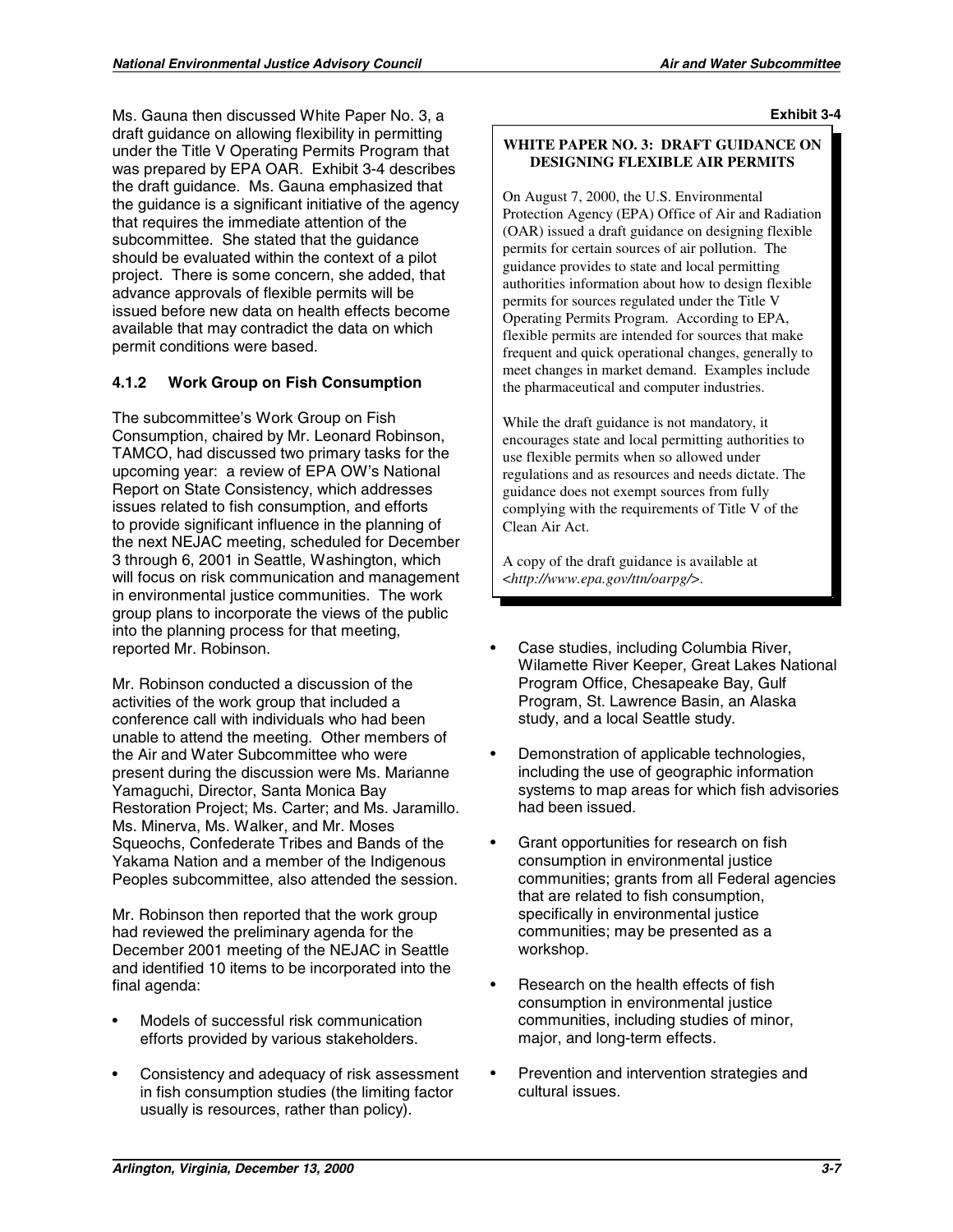- A video, PowerPoint, or poster presentation, developed with the support of the Region 10 Tribal Conference to replace a site tour that may present logistics problems.
- Remediation technologies remedies and solutions.
- Regulatory approaches  $-$  the air and water program, total maximum daily loads, quantities of fish, and multimedia approaches.

## **4.1.3 Work Group on Public Utilities**

The Work Group on Public Utilities, chaired by Dr. Greenbaum, had discussed three potential action items, presented by Dr. Greenbaum, for the work group, specifically:

- Development of a guide for environmental justice communities that provides emissions data and information about the enforcement status of both new and existing facilities.
- Review of four legislative bills intended to reduce emissions further.
- Review of Federal government programs that examine demand efficiency and management.

The work group also urged that Puerto Rico must be considered during all discussions related to public utilities, reported Dr. Greenbaum.

Dr. Greenbaum commented that the work group was relatively new and still was organizing. Other members of the subcommittee who participated in the work group were Dr. Gelobter and Ms. Ramos. Mr. Greenbaum had expressed agreement with Ms. Gauna that it is difficult for the work group to make informed recommendations when some stakeholders are not represented during its discussions. He expressed his support for the approach taken by the Work Group on Fish Consumption, which provided a conference call for individuals who were unable to attend the meeting.

Dr. Greenbaum state that he agreed with Ms. Gauna that permitting is part of a much larger issue. He stated that there are two drivers to the permitting concerns related to public utilities: (1) a series of changes, pressures, and trends, such as deregulation, fluctuations in price, and concern about existing coal-fired facilities, most of which are near or in urban areas, in the public utilities industry that have radical implications for environmental justice communities and (2) the siting of many smaller facilities in communities and neighborhoods and the emergence of renewable and cleaner resources.

Dr. Greenbaum had stated that the work group should obtain from EPA: (1) data on existing public utilities, including the number, locations, and enforcement status and (2) summaries of four proposed legislative bills intended to reduce emissions further. Continuing, Mr. Robinson reported that Dr. Greenbaum then had stated that the work group's inquiry into the four proposed bills was intended primarily to support an analysis of the bills, rather than to be an effort to lobby Congress.

## **4.1.4 Work Group on Urban Air Toxics**

The Work Group on Urban Air Toxics of the subcommittee, chaired by Mr. Whitehead, who also reported on the discussion held by the group, had discussed four primary issues. Mr. Whitehead described those issues as follows:

- **Results of EPA's National Air Toxics** Assessment (NATA) national-scale assessment, a report which is to be issued in early 2001.
- Information needed by the work group about the Agency's urban air toxics monitoring strategy.
- The structure of state, local, and tribal  $(S/L/T)$ programs that deal with urban air toxics.
- The anticipated EPA diesel retrofit program.

The national-scale assessment report, which is under review by EPA's Science Advisory Board and expected to be made final in early 2001, presents data on emissions inventories and ambient concentrations from four pilot cities around the country: Raleigh, North Carolina; Detroit, Michigan; Tampa, Florida; and Portland, Oregon. Mr. Whitehead stated that the subcommittee would be called upon to provide comments when the report becomes available. Exhibit 3-5 describes the NATA program.

Continuing, Mr. Whitehead commented that representatives of EPA also had presented to the work group a briefing on its air monitoring strategy for urban areas. Mr. Whitehead stated that the presenters had noted that, when data are lacking, EPA uses modeling, adding that when actual data are obtained, they often indicate that the modeled emissions had overestimated the actual emissions. The general consensus among stakeholders about monitoring has been that additional data are required to fill data gaps, identify problem areas, and help develop better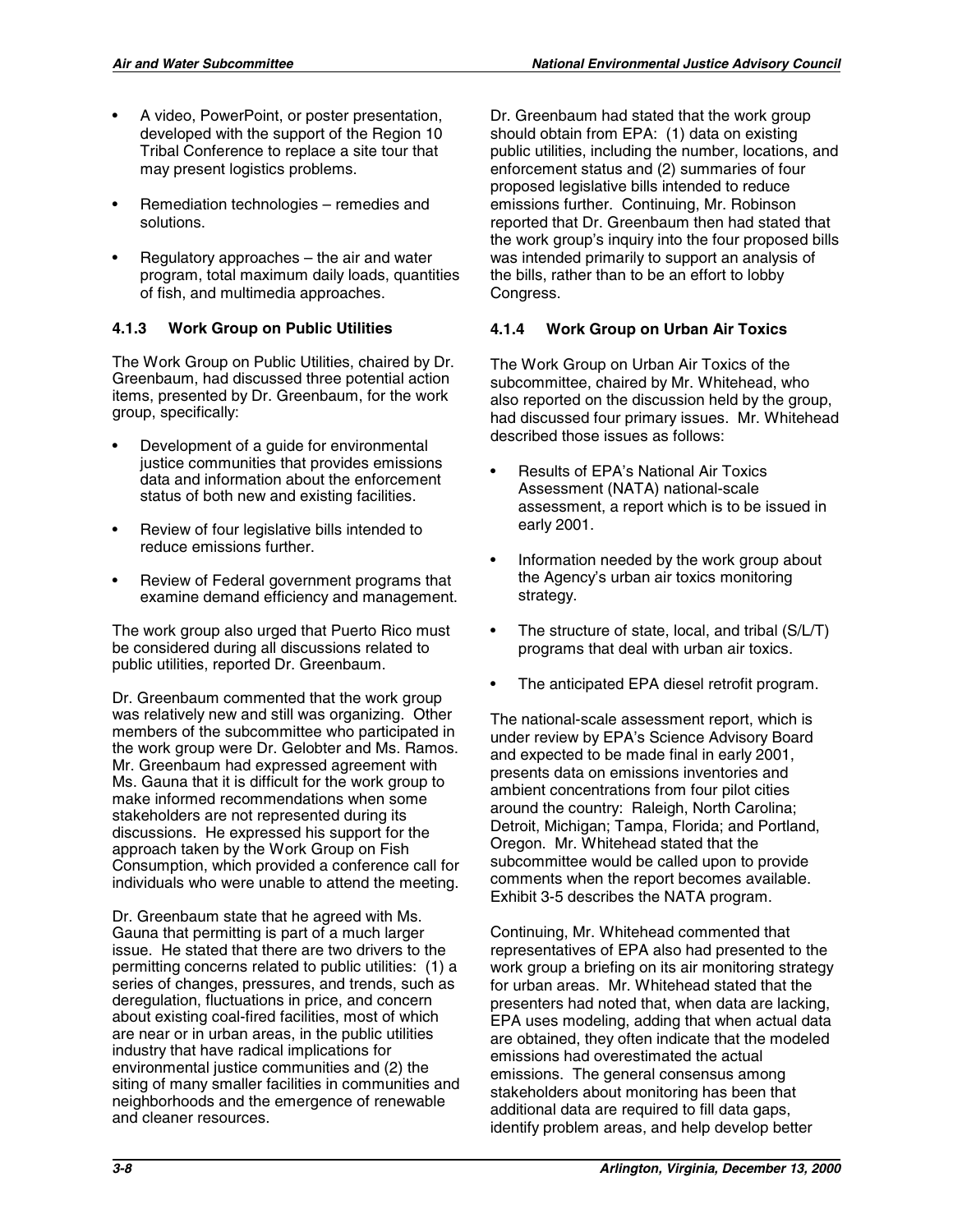#### **NATIONAL AIR TOXICS ASSESSMENT PROGRAM**

The National Air Toxics Assessment (NATA) program is one of four components identified in the U.S. Environmental Protection Agency's (EPA) Office of Air and Radiation (OAR) Integrated Urban Air Toxics Strategy to reduce air toxics. The NATA program will help EPA identify areas of concern, characterize risks, and track progress in achieving the agency's overall goals for air toxics programs. Activities under NATA include expansion of monitoring, improvement in and periodic updating of emissions inventories, improvement of air quality, multi-media and exposure modeling, continued research on health effects and exposures to both ambient exposure and assessment tools. The activities will provide EPA with improved characterization of risk posed by air toxics and risk reductions that are achieved through the imposition of emissions control standards and the adoption of initiatives for stationary and mobile-source programs.

models, said Mr. Whitehead. He then noted that the work group had requested that EPA OAR provide information about how the Agency plans to spend the \$16 million it has allocated for monitoring of air emissions under the urban air toxics strategy.

Mr. Whitehead then described the process EPA applied in drafting the integrated urban air toxics strategy, which had been mandated by statute and on which the NEJAC had provided comments. He also announced that Mr. Christopher Stoneman, EPA Office of Air Quality Planning and Standards, had replaced Ms. Laura McKelvey, OAR, as the EPA point of contact for the urban air toxics strategy. Noting that EPA had established a work group made up of representatives of various stakeholder groups, Mr. Whitehead stated that Dr. Bunyan Bryant, Professor, School of Natural Resources and Environment, University of Michigan, and Dr. Elaine Barron, Paso Del Norte Air Quality Task Force, also contributed to the efforts of the EPA work group. He reported that the work group was providing comments on methods of structuring the urban air toxics program to deal with risk. Exhibit 3-6 describes the urban air toxics strategy.

Mr. Whitehead requested that the other members of the subcommittee express their views about how to proceed. For example, he said, the work

group needs assistance in identifying strategies to determine how to reduce risk in urban areas. He said that the national screening-level assessment being conducted under NATA would be used as a resource because it would help characterize risks posed by air toxics nationwide by evaluating potential health risks associated with inhalation exposures to 33 hazardous air pollutants and diesel particulate matter (PM). Mr. Whitehead then stated emphatically that it was important that the NEJAC have a role in developing the program.

Mr. Whitehead then reported that the work group had discussed EPA's work plan for S/L/T programs that deal with urban air toxics. The work plan, he noted, had been developed in September 2000 by the Clean Air Act Advisory Council (CAAAC). Dr. Barron and Dr. Bryant also had been involved in the development of that work plan, he added. Mr. Whitehead then explained that the work plan describes in detail the types of programs that S/L/T communities can develop stated that it was anticipated that the work plan will be final by February 2001. The Work Group on Urban Air Toxics would provide comments on the work plan, he announced.

The work group also had discussed the issue of mobile sources compared with stationary sources, Mr. Whitehead continued, adding that implementation of the anticipated diesel retrofit program, described in Exhibit 3-7, was expected soon. The program, Mr. Whitehead observed, would be of great significance for the NEJAC and environmental justice communities. Mr. Whitehead stated that the subcommittee should obtain more information about the program and urged that EPA promote it to urban communities. He emphasized the importance of the subcommittee's support for the voluntary diesel retrofit program. Mr. Whitehead also noted that the work group also had discussed the involvement of local communities in the program.

While the work group had not made any immediate recommendations or prepared any resolutions to forward to the NEJAC, said Mr. Whitehead, he anticipated that a need for a resolution on the diesel rule would arise in the upcoming year. Mr. Brenner responded that the subcommittee might not have time to complete the resolution process because the rule was to be issued very shortly. However, suggested Mr. Brenner, the subcommittee could focus on the upcoming off-road diesel rule. Mr. Whitehead agreed, adding that the work group also would provide comments on the national-scale assessment report when it is issued.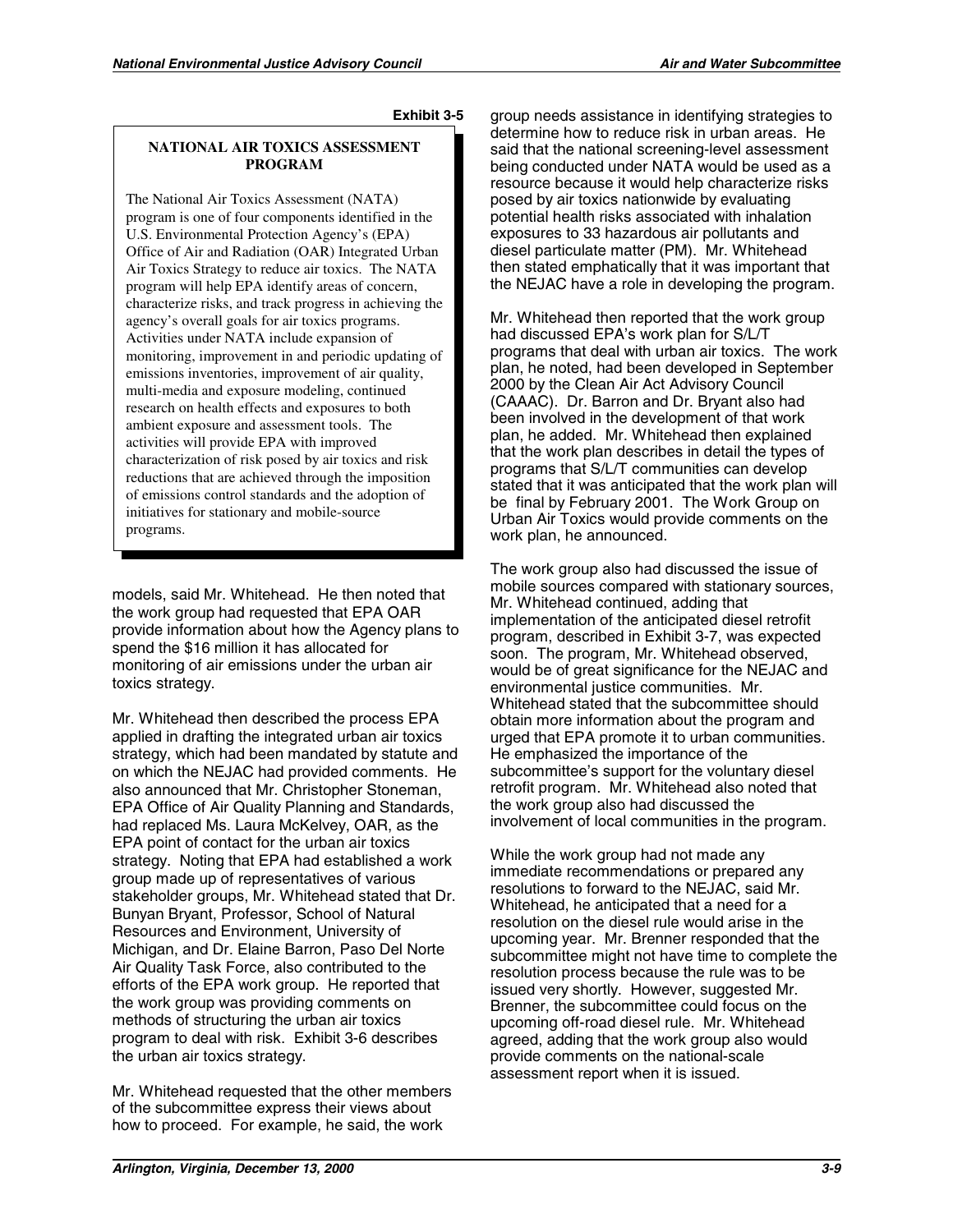#### **U.S. ENVIRONMENTAL PROTECTION AGENCY'S INTEGRATED URBAN AIR TOXICS STRATEGY**

The U.S. Environmental Protection Agency's (EPA) Integrated Urban Air Toxics Strategy focuses on reducing the threats to human health posed by toxic air pollutants in urban areas in which large numbers of people live and work near a variety of sources of pollution. In the strategy, EPA outlines actions that it will take in the future to reduce emissions of air toxics and improve its understanding of the health threats posed by air toxics in urban areas.

EPA's goal for the strategy includes the reduction of risks of cancer and noncancer health threats associated with air toxics in urban areas. Several objectives of the strategy are:

- Reduce by 75 percent the risk of cancer associated with air toxics from both large and small commercial and industrial sources.
- Substantially reduce noncancer health risks (such as birth defects) associated with air toxics from small commercial and industrial sources.
- Address and prevent disproportionate effects of air toxics, such as those in areas known as "hot spots," and effects on sensitive populations in urban areas, including children, the elderly, and members of minority or lowincome communities.

#### **Exhibit 3-7**

## **VOLUNTARY DIESEL RETROFIT PROGRAM**

To address the nationwide concern about pollution from diesel engines, EPA developed a program to significantly reduce pollution from new diesel engines. The program consists of a two-step approach. First, EPA will set new emission standards for diesel engines that will take effect in 2004. Then the Agency will establish even more stringent emission standards for diesel engines beginning in 2007, in combination with requiring the use of low sulfur diesel fuel. However, because these rules will not begin to take effect right away, EPA developed the Voluntary Diesel Retrofit Program to help make a difference in the immediate future. The program will address pollution from diesel construction equipment and heavy-duty vehicles that are currently on the road today.

Additional information on the voluntary diesel retrofit program is available at <*http://www.epa.gov/OMS/retrofit*>.

### **4.2 Power Plants in Puerto Rico**

The subcommittee discussed the establishment of priorities among action items identified during the Air and Water Subcommittee meeting on power plants in Puerto Rico that had been held in New York, New York, on October 18, 2000. That meeting had focused on air quality and human

health issues in the San Juan, Puerto Rico metropolitan area, where such problems could attributable to a variety of industrial and commercial activities.

Ms. Ramos commented that the priorities of communities had not been included among the action items developed during the October meeting. Speaking for such communities, she stressed that their priorities are to urge industries in Puerto Rico to use cleaner fuel that has a 0.5 percent sulfur content and supporting the implementation of a requirement that urging that the commonwealth to revise its state implementation plan (SIP) to achieve a mass emission limit of 0.1 pound per million British thermal units (Btu).

Ms. Cuykendall reminded the members of the subcommittee that EPA and the Puerto Rico Electric Power Authority (PREPA) were engaged in litigation about opacity standards for stationary sources and facilities. Ms. Ramos added that the Clean Air Act requires that states reconcile mass emissions standards by complying with opacity requirements. Charging that the violations by

PREPA were criminal, Ms. Ramos urged that EPA order Puerto Rico to establish a mass emissions standard that is as restrictive as those required under Federal law in other cases.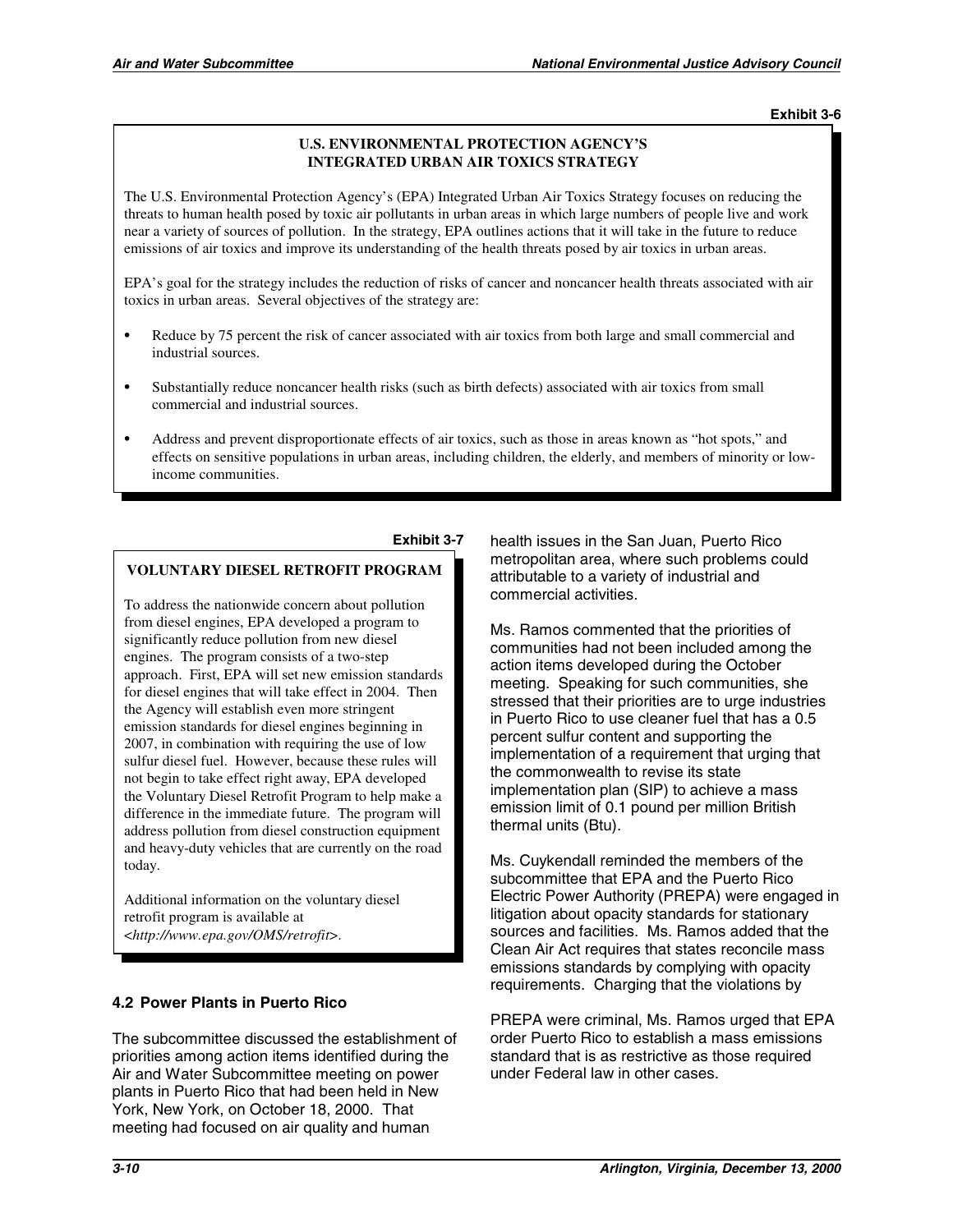Mr. William Muszynski, Deputy Regional Administrator, EPA Region 2, stated that the primary action item for EPA is to monitor the Federal government's 1999 consent decree. Mr. Muszynski reported that the U.S. District Court has been asked to take additional action to ensure compliance. Stating that he considers the debate to concern the proper level of opacity, he then explained that the issue is one about old power plants. He then listed other issues the agency considers to be of higher priority. He explained that EPA first will ask that the government of Puerto Rico revise its SIP, adding that the agency believes the commonwealth will agree voluntarily to make such revisions. He also remarked that the agency considers several other long-range action items identified by the subcommittee; several of them are difficult to act upon under current circumstances, he acknowledged.

When asked whether the 1999 consent decree covers facilities throughout Puerto Rico, Mr. Muszynski responded that it does not. Ms. Gauna then asked whether the modifications of the SIP would pertain only to opacity or would encompass additional issues. Mr. Muszynski stated that the proposed revision would pertain to all areas that would help facilities in Puerto Rico achieve the 0.1 pound-per-million Btu limit.

Ms. Ramos expressed her appreciation to Mr. Brenner and other representatives of EPA headquarters for facilitating the dialogue with EPA Region 2. She commented that she had known Mr. Muszynski for 10 years and stated her belief that he is a "man of his word." Reporting that Puerto Rico had just elected a new governor, Ms. Ramos emphasized the importance of making the new governor aware of the circumstances of the relationship between EPA and PREPA. She asked that the agency develop a contingency plan under which EPA would require that Puerto Rico comply with the Federal 20-percent-opacity rule, because, she cautioned, it is not known what changes might be made under the new governor's administration. Noting that corruption is a problem in Puerto Rico, Ms. Ramos also asked that EPA investigate implications of criminal activity related to the use of dirty fuel in Puerto Rico.

Mr. Muszynski responded that EPA preferred that states, and special-status entities such as the commonwealth like Puerto Rico, voluntarily make changes in compliance plans. He assured Ms. Ramos that the agency will encourage the commonwealth strongly to voluntarily comply with the opacity rule, explaining that in its negotiations with the commonwealth, the agency would present reasons why Puerto Rico should comply with the rule, rather than attempt to force the commonwealth to comply.

Mr. Muszynski commented that PREPA is not like Consolidated Edison in New York because the governor of Puerto Rico would have more influence on the management of PREPA than would be the case in any discussions between that company and the governor of New York. If the governor of Puerto Rico considers the issue a priority, Mr. Muszynski suggested, EPA can carry out work smoothly. He noted further that, if facilities continue to be in non-compliance, EPA can notify the court that its efforts are insufficient to gain compliance. However, the agency cannot ask the court to force facilities to become cleaner, he said. The "hammer," he stated, is the fact that EPA can demonstrate cause and effect.

Dr. Greenbaum commented that he had found the October 2000 meeting in New York very helpful in understanding the situation in Puerto Rico. He stated that there did not appear to be disagreement about what must be done. Dr. Greenbaum noted that, although the list of action items developed during the New York meeting was long, the items could be grouped in two broad categories: (1) regulatory actions, including strict monitoring of compliance with the requirements of the 1999 consent degree and modification of the SIP, if appropriate, and (2) community pressure, including training of the community in detection of violations of the opacity rule, establishment of a technical team to evaluate the costs and benefits of using low-sulfur fuel and making other operational improvements at PREPA power plants, education of various audiences about the health benefits of using cleaner fuels, and enlistment of the support of the National Institutes of Health in addressing the issue. Dr. Greenbaum added that the establishment of a technical team could prove very beneficial in convincing the governor of the importance of the issue.

Ms. Jaramillo supported Dr. Greenbaum's approach of categorizing the long list of action items in two areas. She acknowledged that EPA had made a commitment to achieving the purposes of several action items that the agency had designated priority issues.

Ms. Gauna asked whether the primary pollutant of concern associated with the facilities is PM or sulfur. She also asked about attainment status. Mr. Muszynski stated that, currently, the primary pollutant of concern is sulfur. On the subject of attainment status, he reported that the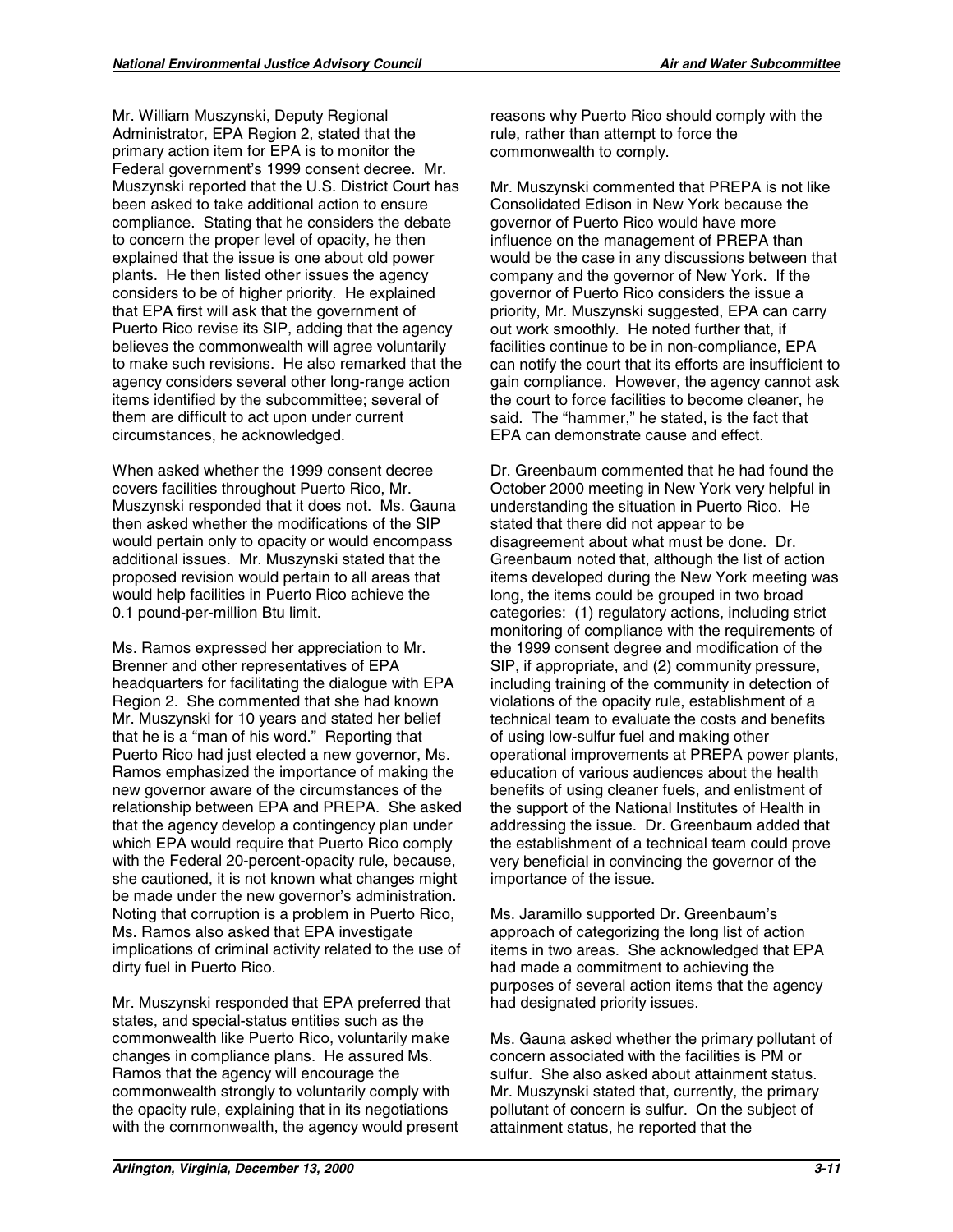commonwealth had been in nonattainment since violations were reported in 1998 and 1999. He explained that Puerto Rico would retain its nonattainment status until the commonwealth requests that it to be changed. He added that data since have shown that the commonwealth is in compliance for particulate matter having a diameter of less than or equal to 10 microns. Dr. Greenbaum countered that it is conceivable, however, that Puerto Rico is in nonattainment for particulate matter having a diameter of less than or equal to 2.5 microns.

Ms. Ramos commented that EPA also should consider stricter emissions limits under Title V of the Clean Air Act. Mr. Muszynski explained that EPA cannot establish new emissions limits under Title V because the statute requires only that existing reporting requirements be included in a permit. Ms. Ramos reported that Puerto Rico's regulations allow the review and strengthening of emissions limits if the community can prove that it is necessary to do so.

Ms. Cuykendall commented that she does not favor making allegations of criminal activity on the basis of the information available. She stated, that if the subcommittee "goes too far," it could jeopardize the progress made in New York.

Ms. Jaramillo concluded the discussion by suggesting that the subcommittee forward to the NEJAC a letter recommending that EPA continue to take action in Puerto Rico. Ms. Ramos and Dr. Greenbaum were designated the leads for preparation of the letter. Ms. Ramos commented that a resolution would be a stronger tool for use against PREPA and for empowering EPA Region 2. Ms. Jaramillo reminded Ms. Ramos, however, that issuing a resolution requires 30 days during which the NEJAC deliberates; such a delay in the process would be undesirable, suggested Ms. Jaramillo.

## **4.3 Mission Statement of the Subcommittee**

The members of the Air and Water Subcommittee discussed the final draft of its mission statement. After numerous changes in the wording were suggested, discussed, and accepted or rejected, the mission statement was amended to read:

*"The mission of the Air and Water Subcommittee is to identify, review, and recommend creative, sustainable, and environmentally just solutions so that informed policy decisions can be made. In all of its efforts, the Air and Water Subcommittee will encourage active stakeholder input."* 

## **5.0 SUMMARY OF DIALOGUE ON ENVIRONMENTAL JUSTICE**

Mr. Jaramillo invited members of the subcommittee, speakers, and members of the audience to raise any issues they believed had not been addressed during the subcommittee meeting. In addition, Ms. Minerva and Mr. Brenner presented their perspectives on the future of environmental justice at the Agency under the new Administration.

## **5.1 Enforcement**

Mr. Whitehead asked about the policy on startups of new facilities and how that policy is related to Title V and other permitting issues. Mr. Brenner responded that many of the underlying rules related to new source performance standards (NSPS) include provisions for dealing with startups and malfunctions of existing or new facilities. Mr. Harnett reported that, while most enforcement actions are initiated when a facility is found to be in violation of minimum limits, enforcement may not take place when there is a malfunction. He added that, as long as facilities minimize emissions and the effects of those emissions, they are given exemptions if the violations do not continue for an unacceptably long period of time.

Mr. Carl Edlund, Director, Planning and Permitting Division, EPA Region 6, stated that the Agency had found that, when some facilities experience one or two spills a day, such conditions appear to be a routine part of operations. However, he continued, when the situation is viewed from an enforcement perspective, such spills can indicate a problem. Consequently, EPA is developing guidance for establishing better monitoring practices, especially in communities located near facilities. Mr. Edlund acknowledged that the problem of routine spills remains unresolved. He added that requirements for better monitoring practices by facilities in the Houston, Texas ship channel and the St. Charles Parish, Louisiana area were scheduled for implementation in 2001. He also acknowledged that short-term emissions are difficult to measure.

Mr. Whitehead asked whether source pollution arising from a malfunction would not be considered a violation, as long as a facility reports the malfunction that is covered under its permit. Mr. Brenner replied that the facility must report such incidences if there is not a required rule. Ms. Elizabeth Bartlett, EPA Region 4, reported that, in reviewing Title V permits, she had found that many states include in their SIPs provisions that address source pollution arising from malfunctions.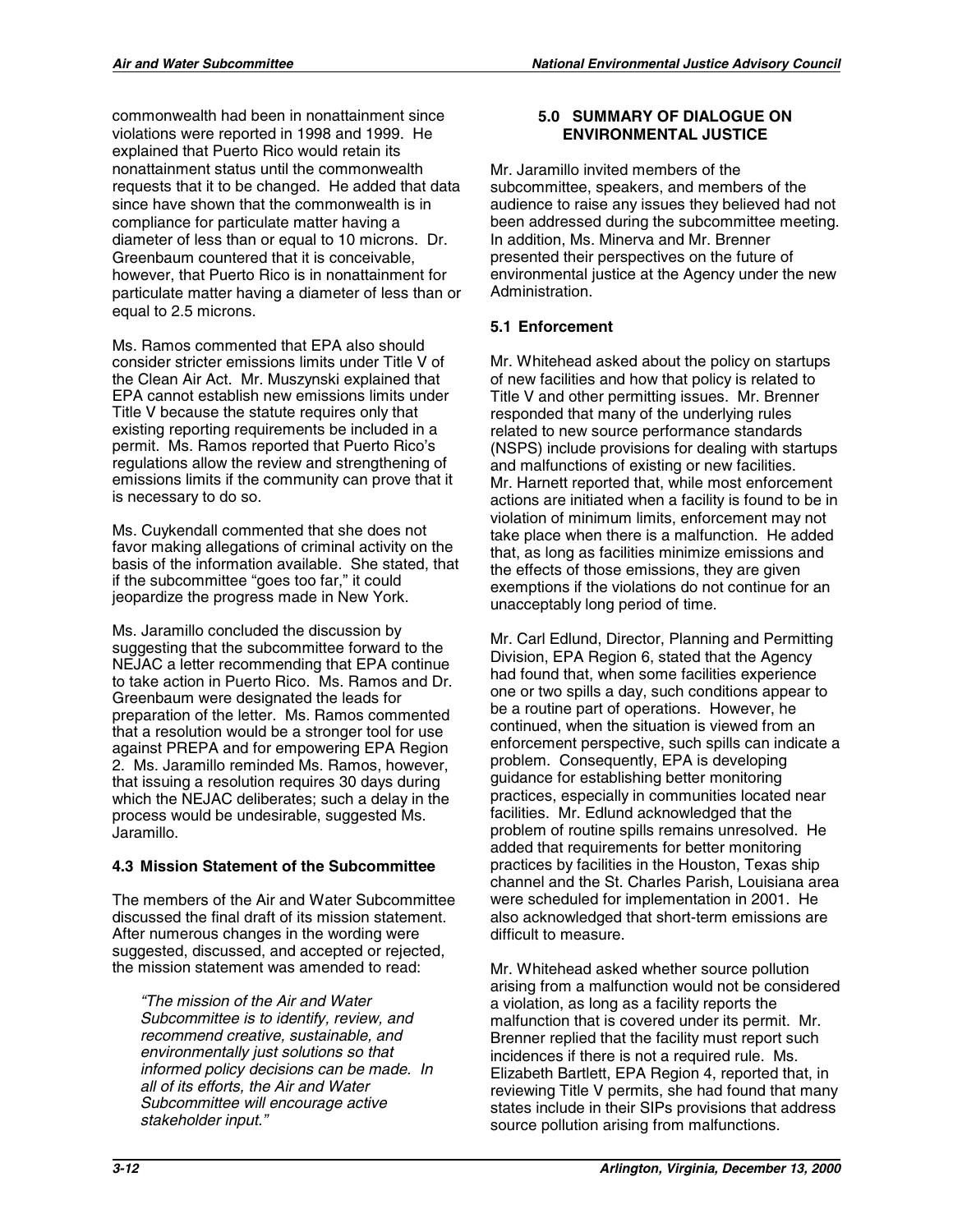Ms. Carter requested information about the life expectancy of old plants that continue to operate. She asked whether there was a plan for the phasing out of such facilities and their replacement with new technology. Mr. Brenner responded that the replacement of antiquated or outdated facilities, especially larger facilities, was one of the central issues under discussion by the CAAAC. Mr. Brenner reported that, currently, no provision requires that old plants be "retired" from operation. Owners of utilities often have claimed to retire plants after 30 to 40 years, he continued, adding that there are, however, many plants that are 50 to 60 years old. There is no evidence, however, that phasing out of such plants is being planned, he noted. Mr. Brenner stated that EPA's new source review programs were working to address that issue. He added that, unfortunately, the Clean Air Act does not require the use of new technology.

## **5.2 Public Involvement Policy**

Ms. Lisa Kahn, EPA, referring to the public involvement policy, said that the policy was to be issued within several weeks for a 120-day public comment period. Ms. Kahn stated EPA would apply the policy in making decisions related to regulations, policies, and permits. She reported that the policy includes many aspects discussed by the subcommittee, including provisions for all affected parties to express their views on such issues. Ms. Kahn then stated that EPA looked forward to receiving the subcommittee's comments on the policy.

Ms. Gauna reported that public participation had been the focus of the work group on permitting's discussions. Explaining that the anticipated policy statement differs from the proposed guidance on public involvement that EPA recently issued, she recommended that the upcoming policy statement be brought to the attention of the NEJAC. Although there would not be enough time for the NEJAC or the Air and Water Subcommittee to comment on the guidance as a group, she said, members should comment on it individually.

Ms. Gauna also reported that the work group had discussed impediments to the public participation process. She said the work group had been hesitant to make any recommendations to the subcommittee because stakeholders were not well represented on the work group. She stated that other stakeholder groups, such as representatives of community groups, should be present during the discussions of the work group. Citing that early involvement is crucial to success in encouraging public participation, Ms. Gauna noted that

communities not must only be called to the table from the beginning of the decision-making process, but also must have access to independent technical advice.

## **5.3 Transportation Subsidies**

Mr. Marc Brenman, U.S. Department of Transportation (DOT), reviewed issues related to transportation subsidies. He stated that, in terms of the potential regressive effects of tolls and variable pricing, the Federal Highway Administration requires equity analysis to evaluate the potential effects of such costs on populations. For example, he explained, such analyses have found that individuals of lower income spend more time commuting to work than persons in higher income brackets. He added that there was "a spatial mismatch problem." He then reported that the state of Maryland was conducting an experiment that examines the equity impact of tolls.

Ms. Gauna asked whether DOT had investigated any differences between subsidies for commuters and those for city dwellers. She also asked what the effects on air quality were in both situations. Mr. Brenman responded that EPA Region 2 had received many complaints filed under Title VI that allege that more subsidies are provided to white, middle-income riders who commute from the suburbs to downtown than to riders in lowerincome, urban communities. The complaints allege disparities in subsidies, he explained, adding that the complaints state that urban commuters receive fewer subsidies. Urban commuters, who typically commute by bus, are primarily lower-income or minority residents, he noted. Mr. Brenman acknowledged that the topic was difficult to address because Congress had earmarked funds for heavy rail systems and because of the trend toward development of lightrail systems. In addition, he said, ferry riders can obtain subsidies of up to \$700 per year. DOT had begun to receive complaints about those issues, as well, he noted.

Ms. Gauna stated that "one piece missing from the puzzle" appeared to be that, if there is a disparity in subsidies and if less money is allocated to urban transportation systems than to commuter systems, the problem of overpolluting buses in urban areas then would arise. Mr. Brenman agreed, stating that one approach under examination as a resolution to the problem is a partnership among various stakeholders.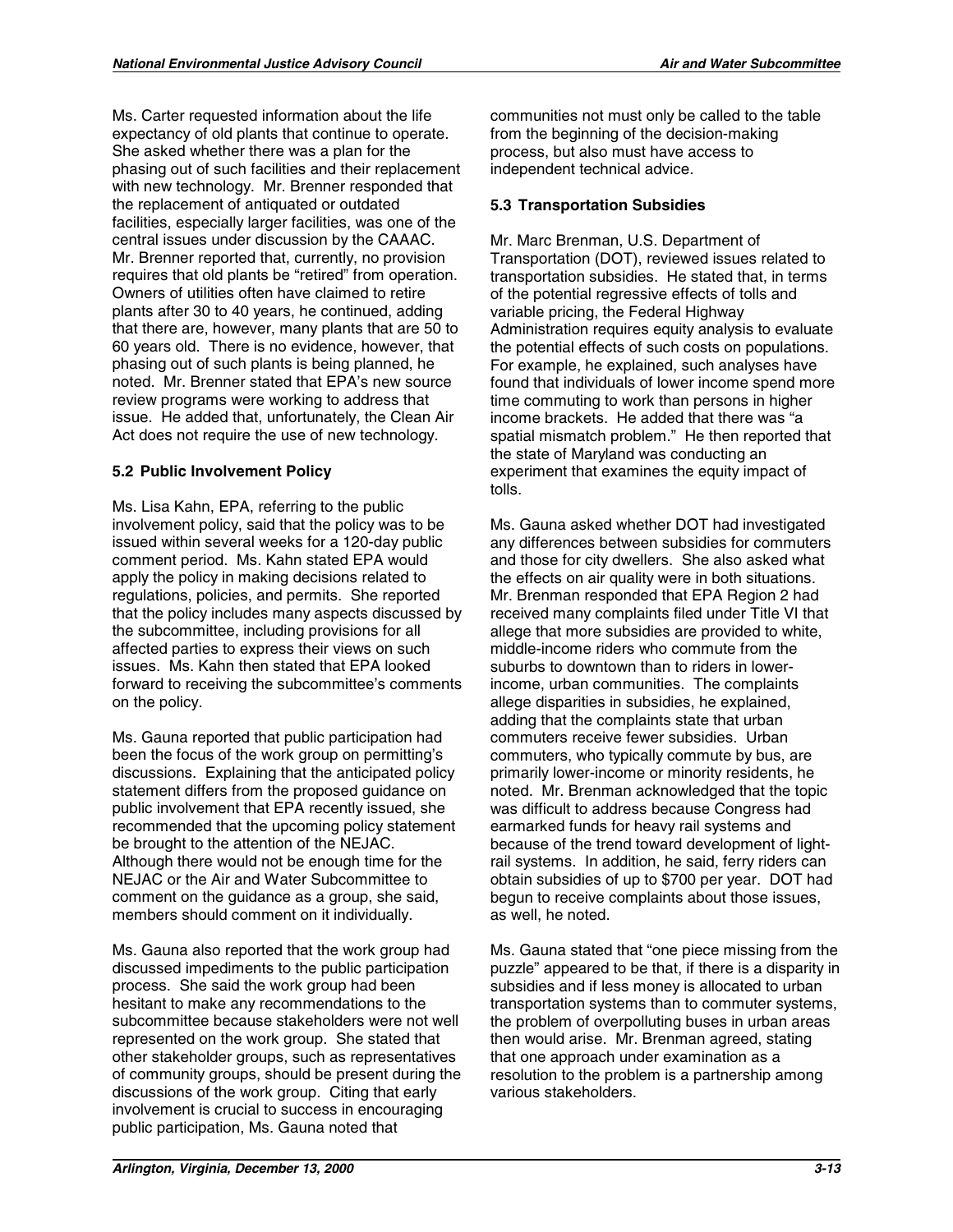Citing a partnership established among stakeholders in the Atlanta, Georgia metropolitan area, Mr. Brenman explained that a coalition of civil rights and low-income advocacy organizations had filed a lawsuit alleging Title VI and environmental justice violations in the Atlanta area. In response, he continued, EPA Region 4 had established a partnership with the coalition, which then determined that any approach to addressing inequities should include early public participation and an equity analysis. Mr. Brenman reported that stakeholders had been involved in the process from its beginning. As part of the equity analysis, he continued, EPA Region 4 was developing a tool for transportation planners to use in improving their planning processes, he reported.

Mr. Brenman remarked that the goals of the project include changing the perception among surface transportation planners that building new roads will reduce congestion and taking an inventory of transportation needs and services. Planners therefore should examine the transportation needs of various communities and determine whether proposed remedies meet those needs, he suggested. For example, he explained, if the general tendency is to build roads, the roads will not benefit most African Americans because the percentage of African Americans who own cars is lowest among all ethnic groups in the United States. Acknowledging that the issues are "complicated," Mr. Brenman stressed the importance of examining the benefits and burdens of surface transportation in metropolitan areas and determining how those benefits and burdens can quantified.

## **5.4 Future of Environmental Justice**

Members of the subcommittee asked Ms. Minerva and Mr. Brenner about upcoming policies and regulations that the subcommittee should consider. The members also asked Ms. Minerva and Mr. Brenner to discuss their perspectives on how the new Administration might affect the environmental justice community.

Ms. Minerva reported on three rules that OW expected to issue in the near future:

Tribal water quality standards: Collectively, Indian country is the size of New England, but only 15 tribes have implemented Federal water quality standards. According to Ms. Minerva, EPA, with the endorsement of the tribes, had drafted the rule to cover all of Indian country. She reported that the Tribal Operations Committee recently forwarded to EPA a resolution about that rulemaking.

- Concentrated animal feeding operations (CAFO) rule: EPA released the rule on December 15, 2000. Exhibit 3-8 describes the CAFO rule.
- Sanitary sewer overflows rule: The rule requires that sewage treatment authorities create plans under which they develop methods of addressing sewage overflows.

#### **Exhibit 3-8**

#### **CONCENTRATED ANIMAL FEEDING OPERATIONS RULE**

On December 15, 2000, Ms. Carol Browner, Administrator of the U.S. Environmental Protection Agency (EPA), signed the proposed revisions of the Nonpoint Source Discharge Elimination System (NPDES) regulations and effluent guidelines for concentrated animal feeding operations (CAFO). The proposed revisions are intended to reduce the amount of water pollution generated by 26,000 to 36,000 large livestock operations. The revisions clearly define which facilities are animal feeding operations and which are CAFOs; the latter are subject to the NPDES program. Specific requirements to be included in NPDES permits that govern handling of manure at production and land application areas also are detailed in the proposed revisions.

A copy of the proposed CAFO rule is available on the EPA Office of Wastewater Management's web site at <*http://www.epa.gov/owm/afo.htm*>.

Ms. Minerva also discussed the risk communication conference to be held in May 2001 in Seattle, Washington, which was to focus on issues related to fish consumption. She explained that EPA was working with states and tribes to encourage them to test fish and inform the public of the results.

Ms. Minerva also reported that EPA OW recently had issued revisions of the national guidelines related to ambient water quality criteria (AWQC). Exhibit 3-9 describes the Revised Methodology for Deriving Health-based Ambient Water Quality Criteria. Ms. Minerva stated that states and tribes that set water quality standards should not consider only general levels of consumption when they set those standards. Rather, she said, the states and tribes also should consider the effects increased consumption has on the quality of the water body. For example, she explained, if a person consumes five times more fish than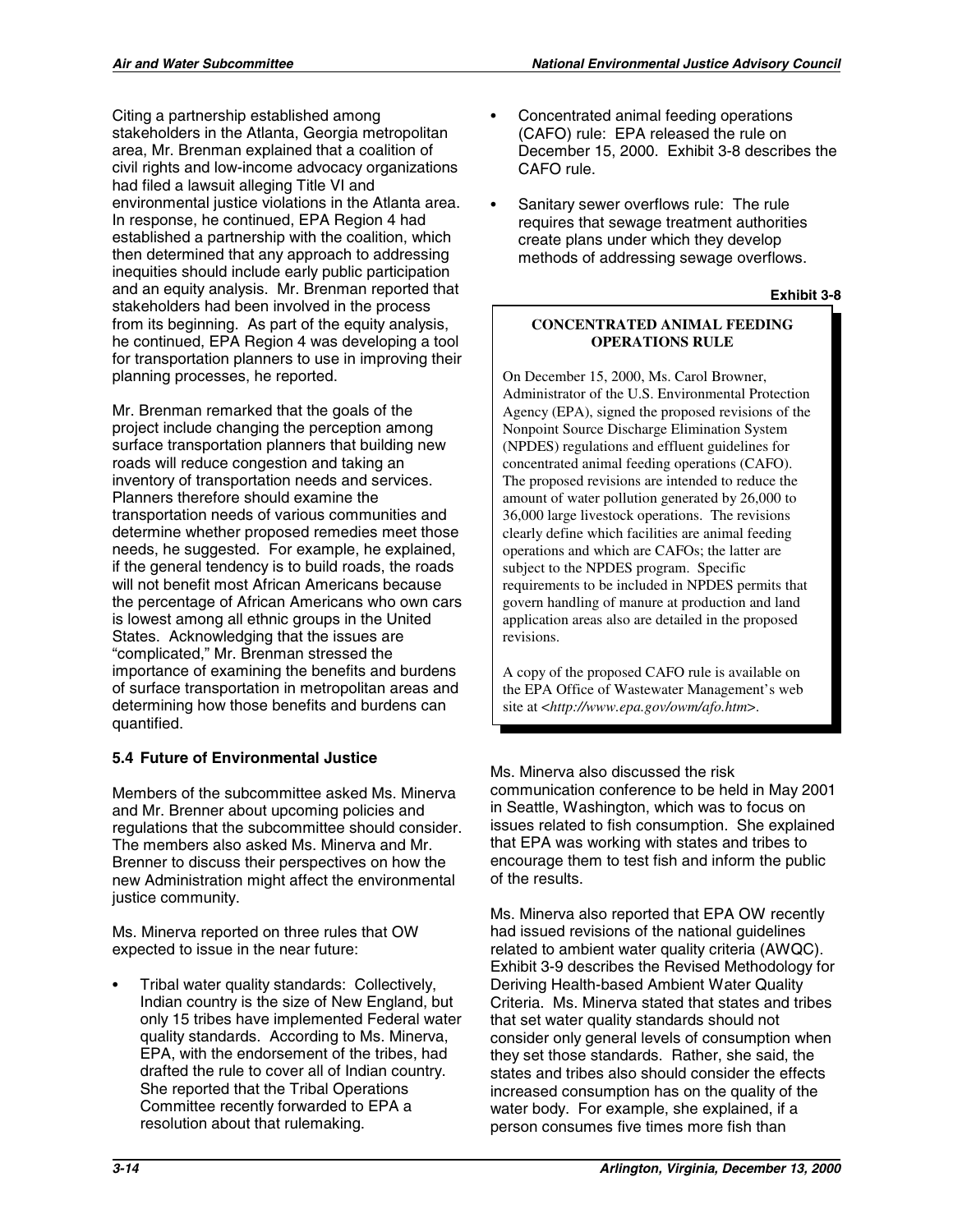#### **REVISED METHODOLOGY FOR DERIVING HEALTH-BASED AMBIENT WATER QUALITY CRITERIA**

The U.S. Environmental Protection Agency (EPA) has published revisions of the 1980 Ambient Water Quality Criteria (AWQC) national guidelines to better protect human health. The 1980 AWQC National Guidelines outlined the methodology to be used by states and tribes to develop water quality criteria based on protection of human health. The revisions of the 1980 guidelines incorporate significant scientific advances in such key areas as cancer and noncancer risk assessments, exposure assessments, and bioaccumulation in fish. The revised methodology provides more flexibility for decision making at the state, tribal, and EPA regional levels. According to EPA, it likely would result in more stringent criteria for bioaccumulative compounds and generally similar values of nonbioaccumulative compounds.

The AWQC revised methodology is available on line at <*http://www.epa.gov/waterscience/humanhealth*>.

average, the water quality standard should protect that individual five times more strictly than those who consume average amounts of fish are protected. Ms. Minerva assured Ms. Ramos that the methodology document applies to all surfacewater bodies and is not limited to rivers and lakes.

Mr. Brenner stated that, as a nonpolitical appointee, he would continue to serve in his position under the new Administration. He identified two items that EPA was expecting to pursue under the new Administration: (1) issuance of the mercury regulatory determination scheduled by December 15, 2000 and (2) completion of rulemaking on the voluntary diesel retrofit rule. Mr. Brenner presented information about another rulemaking related to off-road diesel generators, including construction vehicles, that is to be initiated in 2001. The states had asked EPA for help in regulating such vehicles, Mr. Brenner said. He encouraged the members of the subcommittee to participate in the rulemaking, remarking that the goals of the members of the subcommittee are well aligned with the priorities of EPA's air programs.

Ms. Gauna inquired whether there may be a potential conflict between reinvention initiatives and environmental justice. She asked whether both can be accomplished responsibly and

wondered how the subcommittee's views might be received by EPA under the Bush Administration. Mr. Brenner responded that he had worked with the NEJAC to find ways to incorporate the concerns of the NEJAC into the initiatives of EPA OAR. He stated that the goal of that office is to achieve reductions in pollution that are meaningful to environmental justice communities. As an example, he described an initiative in New York City under which community groups are asked to identify areas in which reductions could be achieved. Mr. Brenner said that he had sensed a willingness in those communities to make the project work.

Dr. Bryant commented that in the early days of the Clinton administration, representatives of the environmental justice community had met with Mr. William Riley, the EPA Administrator appointed by George Bush, and had asked that EPA make environmental justice a high priority among the goals to be explored during the transition to the Clinton Administration. He urged that the new Bush Administration be reminded that support for a national approach to environmental justice began under a Republican administration and that environmental justice should continue to have a high priority. Dr. Bryant said that stakeholders in environmental justice may have only "one shot at this."

### **5.5 Vice Chair of the Subcommittee**

Ms. Jaramillo asked members of the subcommittee to nominate one member to serve as vice chair of the subcommittee. Ms. Cuykendall nominated Ms. Gauna. Ms. Gauna commented that she would be pleased to take on the responsibility, but noted that she was new to the subcommittee. Ms. Ramos nominated Dr. Greenbaum, who declined. Dr. Bryant then moved that nominations be closed. The members of the subcommittee unanimously elected for Ms. Gauna vice chair.

#### **5.6 Manual for Effective Community Involvement in Environmental Justice Issues**

Dr. Bryant, who was leading the effort to develop a guidance manual for environmental justice communities, reported that two graduate students at the University of Michigan might be able to contribute to the manual. He said that he would coordinate a meeting between EPA and the students within the coming two weeks to discuss their involvement further.